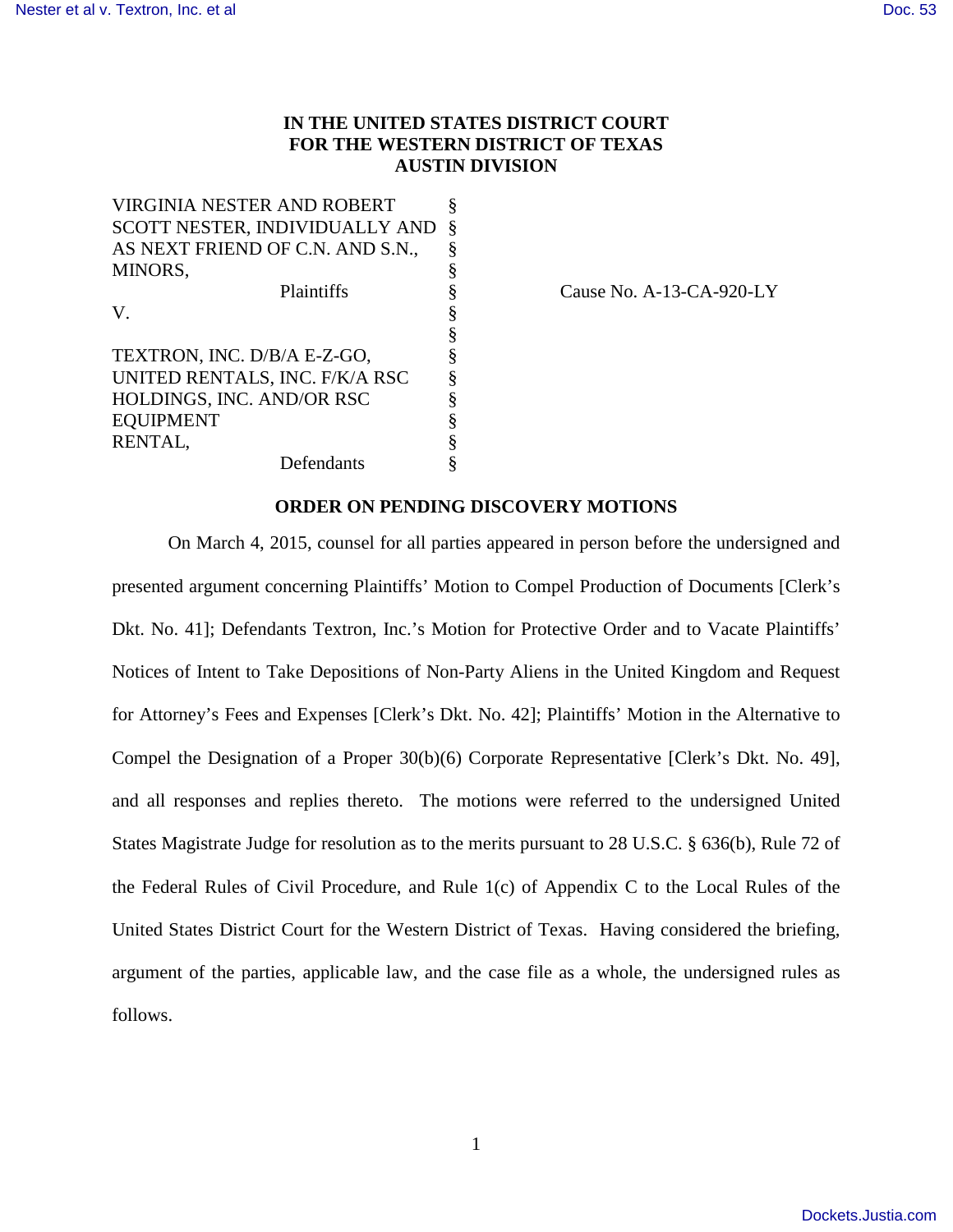### **I. Background**

 $\overline{a}$ 

This case involves injuries suffered by Virginia Nester in 2011 while using a Workhorse cart manufactured by Textron/E-Z-Go. Plaintiffs contend the cart's "kick off brake system" was defective as designed, causing an "unintended acceleration" that injured Ms. Nester.<sup>[1](#page-1-0)</sup> Defendants assert the kick off brake is an industry standard and is safe for its intended uses. Discovery has thus included inquiries relating to any incidents of "unintended acceleration" in any other Textron/E-Z-Go vehicles using a kick off brake system.

Through discovery, Plaintiffs have learned of a 2005 fatal collision in the United Kingdom that involved an E-Z-Go multi-passenger shuttle with a kick off brake system. Ransomes Jacobsen, Ltd. ("RJL"), a U.K. distributor of E-Z-Go products, cooperated with a British government safety organization, the HSE, which investigated the incident. RJL is an indirect subsidiary of Textron, Inc. Textron personnel provided information and guidance, including legal advice, to RJL concerning the HSE investigation.

All three of the current discovery disputes relate to Plaintiffs' contention that they are entitled to more information about the 2005 accident and investigation. At the hearing, the parties agreed that Textron has supplemented its original minimal production on this issue by providing substantial contemporaneous documentation from its indirect subsidiary, RJL. Nevertheless, the parties dispute three issues relating to this supplemental production:

<span id="page-1-0"></span> $<sup>1</sup>$  The terms "kick off brake system" and "unintended acceleration" have been specifically defined by Plaintiffs in</sup> their discovery requests. *See* Pf's Resp. to Mot. Prot. Ord. [Clerk's Dkt. No.49], Exhibit 6 at 3. In particular, an "unintended acceleration" is defined as "a forward acceleration of the Textron product which was not intended but occurred as a result of the depression of the accelerator and the resultant disengagement of the park brake in the Textron kick off brake system." *Id.*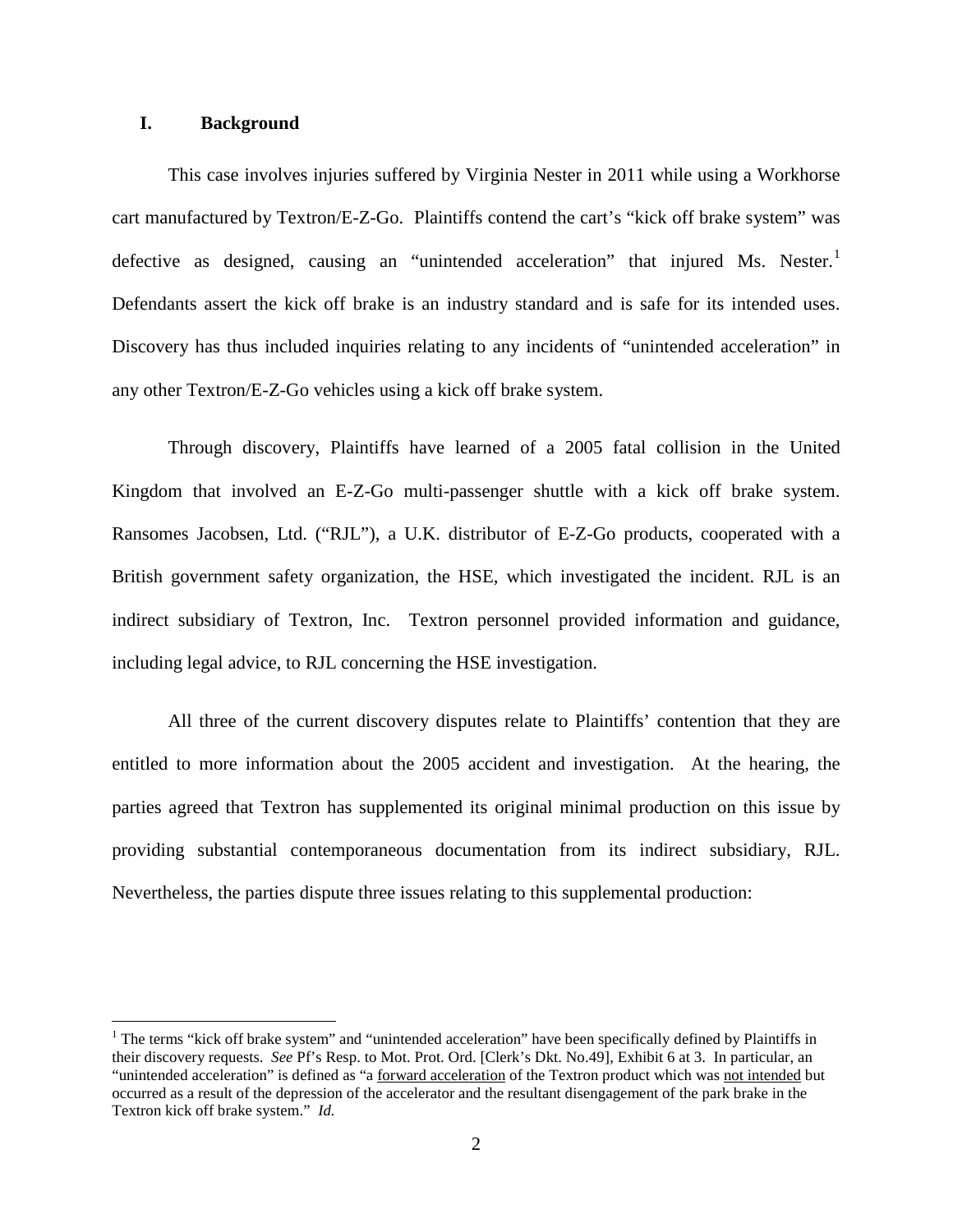#### (1) **Access to Privileged Communications:**

Textron has withheld some of these RJL documents as privileged, a claim which Plaintiffs challenge. *See generally* Pf's Mot. Compel [Clerk's Dkt. No. 42]. Defendants, not surprisingly, respond that the documents are clearly privileged and they are entitled to their fees and costs in defending this motion. Df's Resp. Mot. Compel [Clerk's Dkt. No. 43] at 5 and Exhibit B.

#### (2) **Depositions Pursuant to Fed. R. Civ. P. 30 of RJL Personnel in the U.K.:**

Plaintiffs seek the depositions of three RJL employees and one former employee of RJL (the "RJL personnel"), who appear from the documents produced to have played a role in responding to the incident. Def's Mot. Prot*.* Order [Clerk's Dkt. No. 42] at 4-5. All of these potential witnesses are located in the United Kingdom and employed (or formerly employed) by RJL, not Textron. Nevertheless, Plaintiffs contend a deposition notice to Textron under Federal Rule of Civil Procedure 30 is sufficient to compel the appearance of these witnesses because they were managing agents of Textron for purposes of the 2005 accident and investigation, given their close coordination with Textron of RJL's response to the HSE investigation of the incident. Pf's Resp. Mot. Prot. Order [Clerk's Dkt. No. 49] at 9-10.

Textron, of course, vigorously disputes that any employee of RJL had authority to speak for Textron in the 2005 incident or at present, and asserts the only proper means of compelling deposition of these witnesses is through the procedures of the Hague Convention. Df's Mot. Prot. Order [Clerk's Dkt. No. 42] at 8. Textron further requests an award of its fees and costs related to seeking a protective order quashing the depositions. *Id.*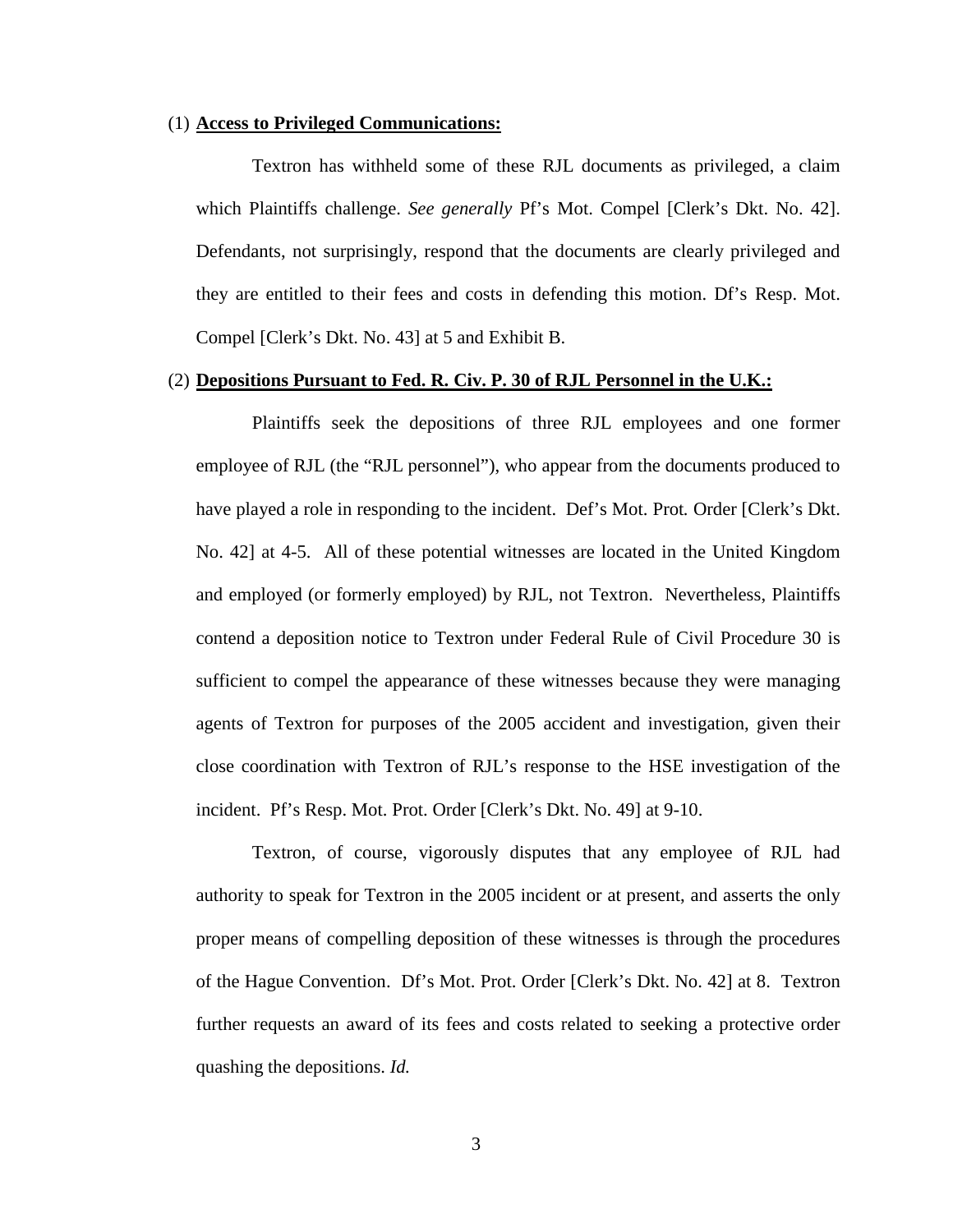#### (3) **Reconvened Deposition Pursuant to Fed. R. Civ. P. 30(b)(6):**

As an alternative to deposing the RJL personnel, Plaintiffs seek to reconvene the 30(b)(6) deposition of a Textron corporate representative who is adequately prepared to testify for Textron regarding the HSE investigation. Pf's Mot. To Compel 30(b)(6) Deposition [Clerk's Dkt. 49] at 11-12. Plaintiffs contend that Textron unreasonably delayed its supplemental production of the RJL documents, and Textron's corporate representative on the issue of the 2005 accident and investigation was unfamiliar with these RJL documents at the time of his deposition. *Id.* at 4. Claiming they are entitled to depose a witness with knowledge of the 2005 accident and investigation, Plaintiffs seek to reconvene the  $30(b)(6)$  deposition on the subjects of the 2005 incident and the RJL documents produced concerning the incident. *Id.* at 11.

At the hearing, Textron represented to the undersigned that it previously offered to provide Jim Fisher, the original 30(b)(6) deponent, for re-deposition on the HSE investigation. Textron represents that Mr. Fisher has now familiarized himself with the RJL documents and is the person at Textron most knowledgeable about Textron's response to the 2005 HSE investigation.

As all three of these issues are entwined, the undersigned considers the facts and circumstances surrounding all of the motions as a whole. In the interest of clarity, the undersigned will address each request for relief in turn.

### **II. Motion to Compel Production of Privileged Documents**

The undersigned will first address Plaintiffs' Motion to Compel the RJL documents not already produced. Plaintiffs' motion seeks production of eleven (11) emails, all dating from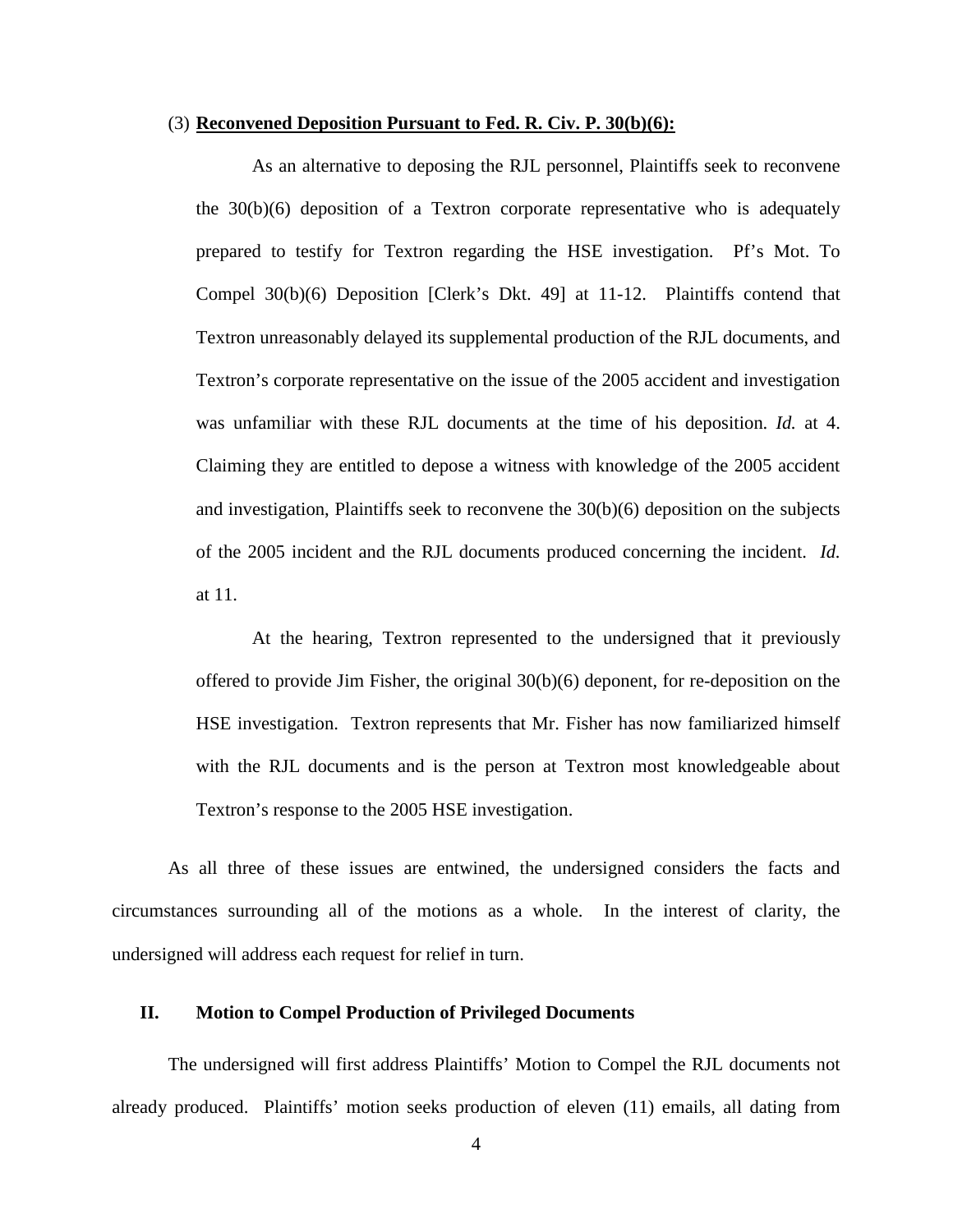2005, all of which are being withheld by Textron on grounds of attorney client privilege. Pf's Mot. Compel [Clerk's Dkt. 41], Exhibit A. Since the filing of this Motion to Compel, Textron has updated its privilege log to include two additional emails created in 2015, during this ongoing litigation, over which Textron claims privilege. *See* "E-Z-Go a Division of Textron Inc's Privilege Log (Revised 03-03-2015)" (provided to the undersigned with the *in camera* documents; this log is identical to Exhibit A of Pf's Mot. Compel [Clerk's Dkt. No. 41] with the exception of the addition of items 12 and 13, the 2015 documents). The parties' arguments at the hearing encompassed alleged deficiencies in the "privilege log" as a whole. Therefore, the undersigned will address the privileges claimed as to each of the 13 documents on the updated Privilege Log dated 03-03-2015, and all further references to "Privilege Log" in this Order will refer to this updated document.

All of the items on the Privilege Log assert attorney client privilege as grounds to withhold individual email communications. Ten (10) emails, which include RJL personnel on the distribution list, additionally claim the ""Co-Client/Joint Client Common Interest" privilege (Privilege Log Items 1, 2, 4, 6, 7, 8, 9, 10, 11, and 13). Of these ten, two additionally claim work product privilege (Privilege Log Items 7, 8). One (1) email claims attorney client privilege alone (Privilege Log Item 3); two (2) emails claim attorney client and work product privilege (Privilege Log Items 5, 12). Textron's privilege log identifies the attorney involved in the majority of these communications as Textron's in-house counsel, John Rupp. Mr. Rupp has provided an affidavit stating that he was contacted by Tim Landsell of RJL to provide legal counsel to RJL relating to the 2005 HSE investigation and that he was acting as counsel to both Textron and to RJL as joint clients during the 2005 HSE investigation. Def's Resp. to Mot. Compel [Dkt. No. 43], Exhibit 1, Rupp Affidavit, ¶¶ 2, 4-5.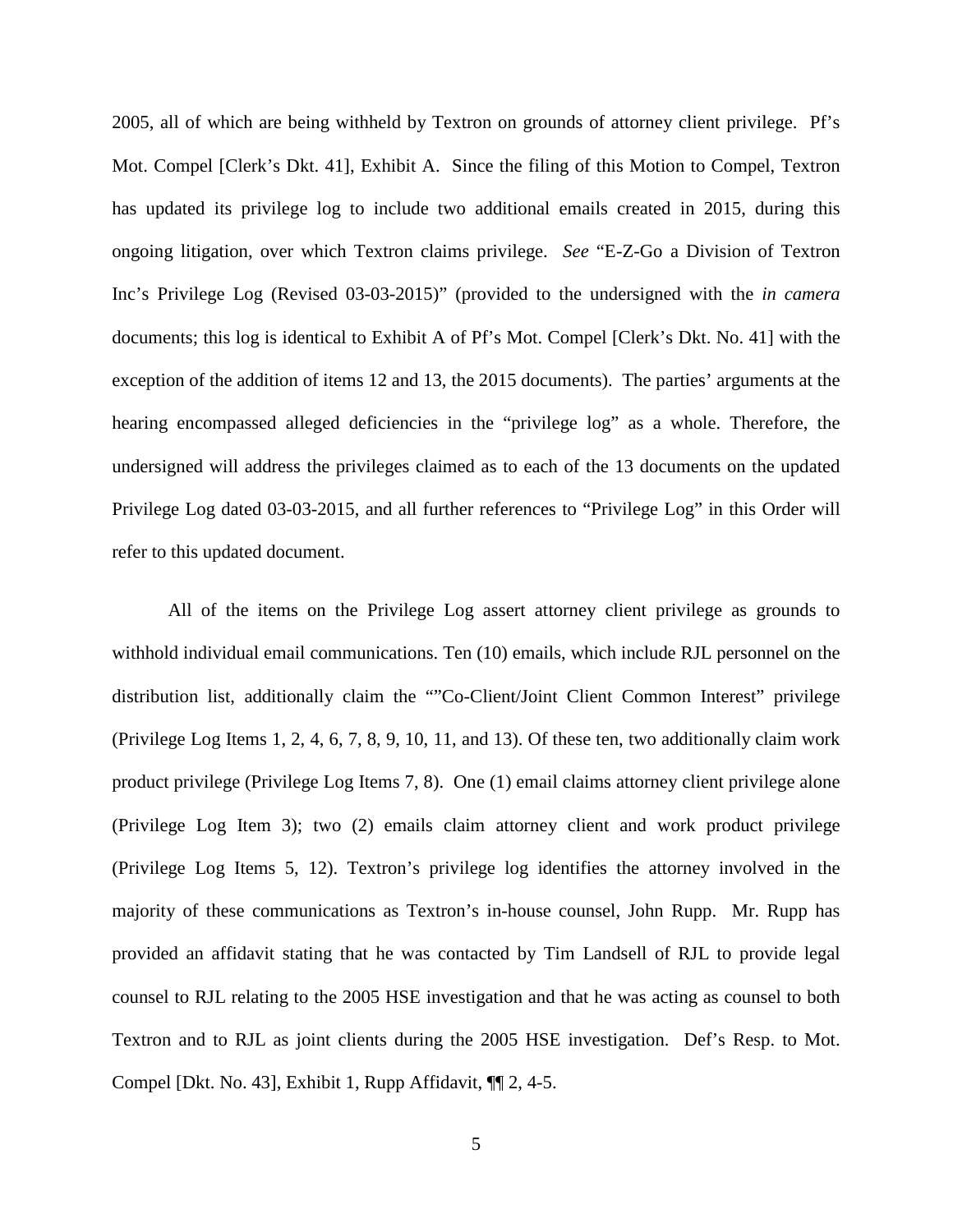Mr. Rupp is also an attorney included on the distribution list of several emails concerning the HSE investigation that were produced by Textron with no claim of privilege. As it is unclear from the privilege log how these produced communications differ from the allegedly privileged communications with Mr. Rupp, the undersigned reviewed the 13 withheld emails *in camera* to determine (1) what, if any, privileges apply and (2) whether any applicable privileges have been waived by the disclosure of potentially related material.

## **A. Choice of Law Issues**

"The availability of a privilege in a diversity case is governed by the law of the forum state." *Int'l Ins. Co. v. RSR Corp*., 426 F.3d 281, n.26 (5th Cir. 2005); FED. R. EVID. 501. Therefore, in this matter, the application of the attorney client privilege, any "joint client common interest" privilege, and any waiver of such privileges will be determined by Texas law. *See id.* In contrast, federal common law governs the work product privilege. *See N. Am. Specialty Ins. Co. v. Iberville Coatings, Inc.*, No. 99-859, 2014 U.S. Dist. LEXIS 61786, at \*3 (M.D. La. Mar. 22, 2002); FED. R. CIV. P. 26(b)(3).

### **1. Does Attorney Client Privilege Apply Under Texas Law?**

The question governing 10 of the 13 withheld emails is whether Texas law allows attorney client privilege or "Co-Client/Joint Client Common Interest Privileges" to attach to communications between the in-house counsel of a parent company and managing personnel of a separate corporate entity.

Texas evidentiary rules define attorney client privilege as follows:

A client has a privilege to refuse to disclose and to prevent any other person from disclosing confidential communications made for the purpose of facilitating the rendition of professional legal services to the client: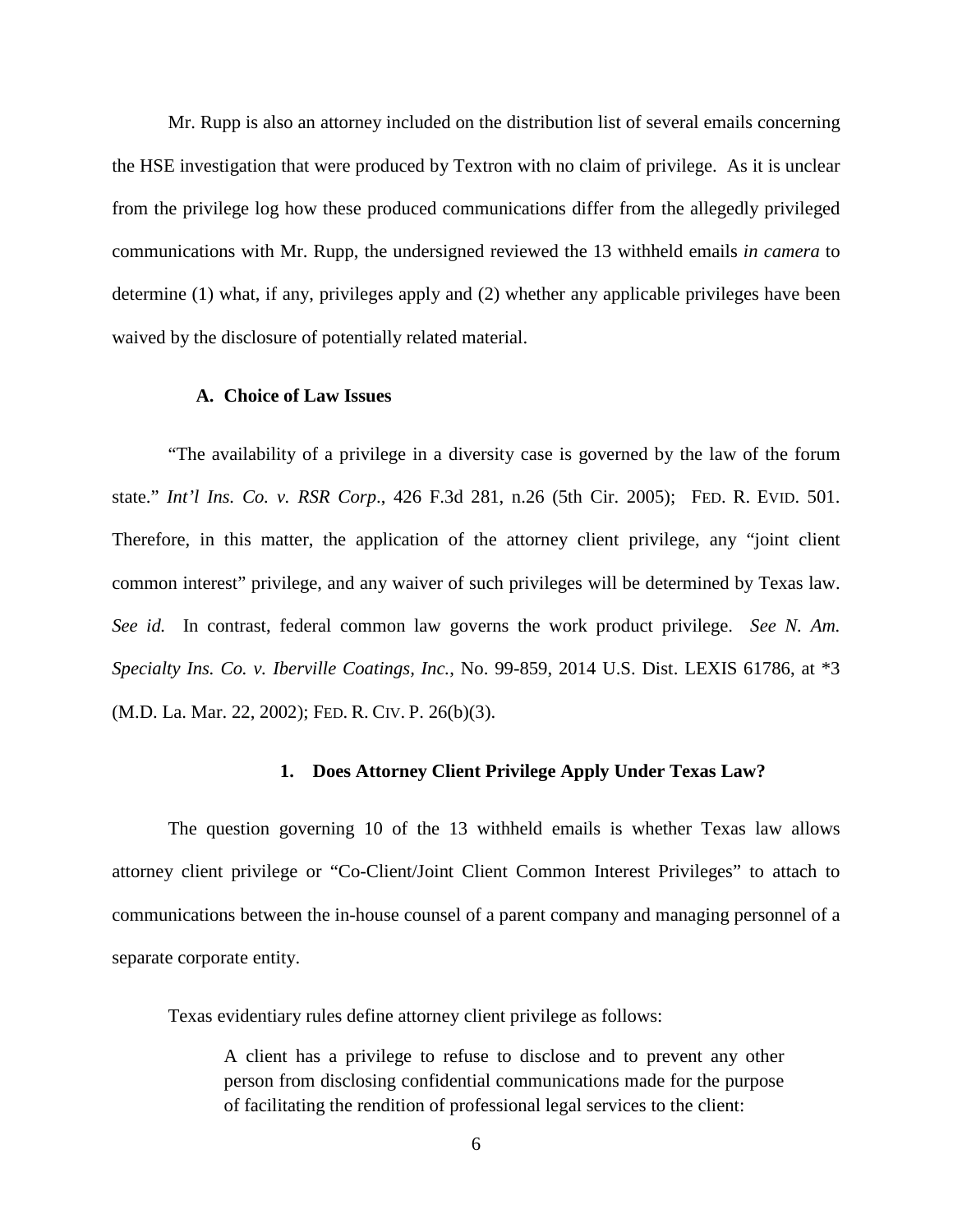(A) **between the client or a representative of the client and the client's lawyer** or a representative of the lawyer;

(B) between the lawyer and the lawyer's representative;

(C) **by the client or a representative of the client, or the client's lawyer or a representative of the lawyer, to a lawyer or a representative of a lawyer representing another party in a pending action and concerning a matter of common interest therein**;

(D) between representatives of the client or between the client and a representative of the client; or

(E) among lawyers and their representatives representing the same client.

TEX. R. EVID. 503(b) (emphasis added).

Plaintiffs make much of a recent Texas Supreme Court case, *In re XL Specialty Ins. Co.,* 373 S.W.3d 46, 52 (Tex. 2012), which clarified that the "common interest" privilege set out in Rule 503(b)(C), above, is limited to allied litigants during an ongoing litigation, and does not protect communications between parties who are not represented by the same counsel when no lawsuit is pending at the time the communications occurred. *Id.* Whether RJL and Textron could be considered "allied litigants" with respect to the HSE investigation in 2005 is a moot point, however, because *In re XL Specialty Co.* expressly does not change the long-standing Texas law that one attorney may "simultaneously represent[] two or more clients on the same matter." *Id.* (citing PAUL R. RICE, ATTORNEY-CLIENT PRIVILEGE IN THE UNITED STATES § 4:30  $(2011)$ ).

As noted above, Textron's in-house counsel, Mr. Rupp, has provided a sworn affidavit that he was engaged to represent both RJL and Textron as joint clients during the 2005 HSE investigation. Def's Resp. to Mot. Compel [Dkt. No. 43], Exhibit 1, Rupp Affidavit, ¶¶ 2, 4-5.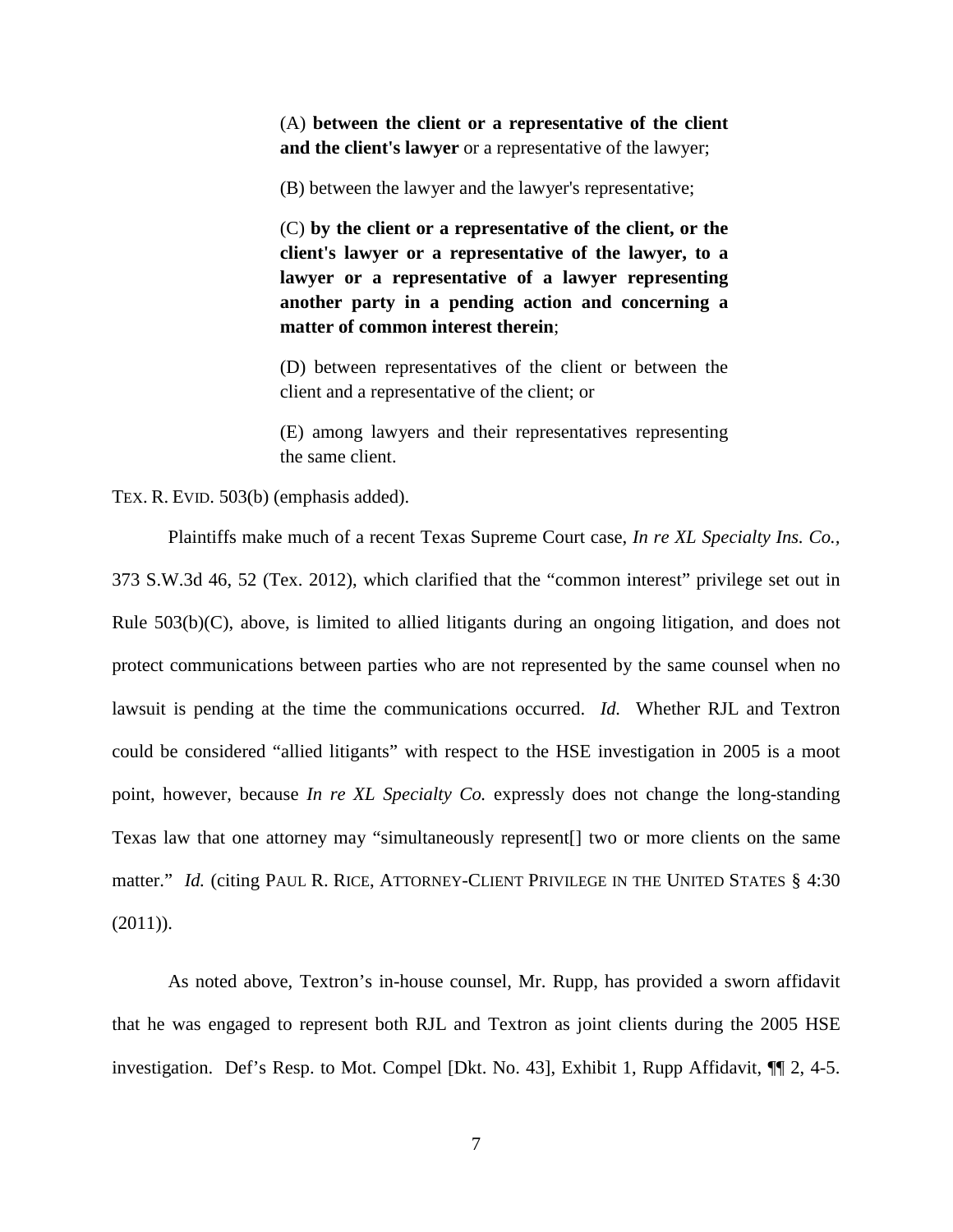Texas law permits such joint representation "when all clients consent and there is no substantial risk that the lawyer's representation of one client would be materially and adversely affected by the lawyer's duties to the other." *In re XL Specialty,* 373 at 50 (citing 2 RESTATEMENT (THIRD) OF THE LAW GOVERNING LAWYERS § 128 (2000)). Plaintiffs have pointed to no facts in the record that would indicate a substantial risk of irreconcilable conflict in Mr. Rupp's representation of Textron and its subsidiary in the HSE investigation, and Mr. Rupp's affidavit asserts he had the consent of both Textron and RJL to provide legal counsel to both. Def's Resp. to Mot. Compel [Dkt. No. 43], Exhibit 1, Rupp Affidavit, ¶¶ 2, 4-5.

So long as Mr. Rupp was authorized to represent both RJL and Textron, it is black letter Texas law that both RJL and Textron's "communications made to the attorney for the purpose of facilitating the rendition of legal services to the clients are privileged, except in a controversy between the clients." *In re JDN Real Estate—McKinney L.P.*, 211 S.W.3d 907, 922 (Tex. App.—Dallas 2006, pet. denied). The undersigned has reviewed all ten (10) of the emails for which the joint client privilege is claimed and agrees that each is a communication between joint clients and their mutual attorney. Therefore, items 1, 2, 4, 6, 7, 8, 9, 10, 11, and 13 on the Privilege Log are subject to the joint client privilege under Texas law. As this privilege is sufficient to justify withholding the documents, the undersigned need not consider whether any separate "common interest" privilege applies or whether the work product privilege applies to those joint client privileged documents for which it is claimed (7 and 8).

The remaining documents rely on single-party attorney-client privilege. Item 3 on the Privilege Log is a strategic communication between a Textron manager and Mr. Rupp concerning responding to the HSE investigation; it is privileged. Item 5 is an email between Mr. Landsdale and British outside counsel hired by Mr. Landsdale on behalf of RJL. The attorney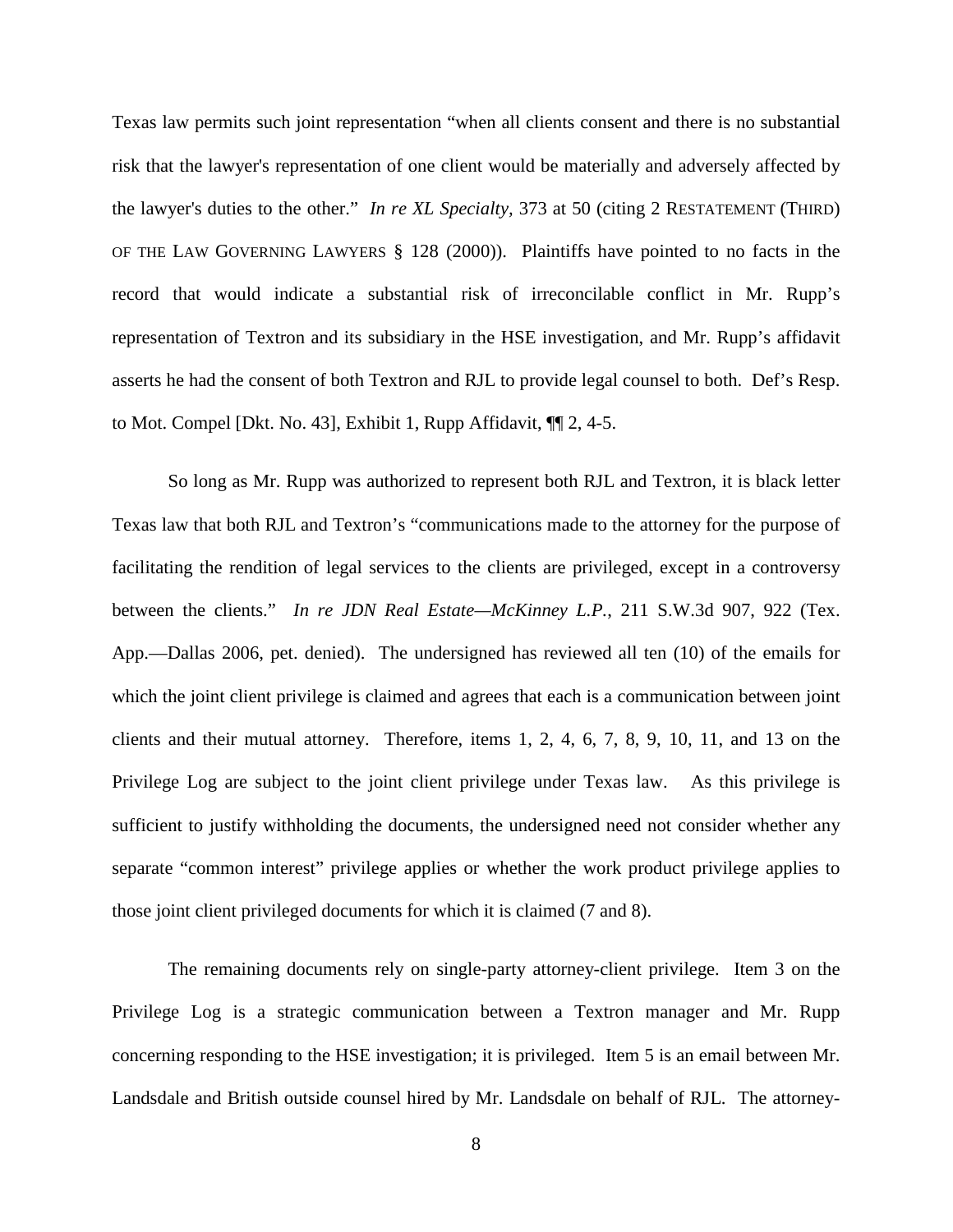client privilege thus applies. *See* TEX. R. EVID. 503(b)(E) (illustrating that a client may hire more than one lawyer and communicate with each of his attorneys without destroying privilege).

Item 12 is a communication between Textron's "in-house counsel, outside counsel, inhouse counsel representative, Textron Personnel and insurance carrier representative." Privilege Log. Defendants have not met their burden to establish this document is protected under the Texas attorney-client privilege; there is nothing in the privilege log or the document itself that would show whether the insurance carrier was a joint client along with Textron, and Texas law does not recognize a general insurer-insured privilege. *In re XL*, 373 at 53-54. The communication, if protected, must fall under federal work product privilege, discussed further below. $2$ 

## **2. Waiver Under Texas Law**

<u>.</u>

A question brought up by Plaintiffs in the hearing, and also considered *sua sponte* by this Court, is whether Textron has waived the privilege that would otherwise attach to documents sent by or to John Rupp concerning the HSE investigation, because Textron has already produced several communications regarding the HSE investigation that include Mr. Rupp on the distribution list without any claim of privilege. "Generally, a party waives the attorney-client privilege when it voluntarily discloses the privileged communication to a third party. When a party waives the attorney-client privilege, it waives the privilege as to all communications that pertain to the same subject matter of the waived communication." *Summit 6 LLC v. Research In* 

<span id="page-8-0"></span><sup>&</sup>lt;sup>2</sup> The undersigned notes that Texas Rule of Civil Procedure 193.3(c) excuses a party from noting on its privilege log "a privileged communication . . . concerning the litigation in which the discovery is requested." The undersigned has determined this rule does not create a privilege, but simply refers to the procedural obligation to log material that is privileged under other law. Because Texas rule 193.3(c) does not confer an automatic attorney-client privilege on documents created during litigation, but is merely a procedural rule, the undersigned has determined Federal Rule of Evidence 501 requires examination of Defendants' claims of privilege concerning the 2015 documents noted on its Privilege Log, notwithstanding that they were created while this litigation has been pending.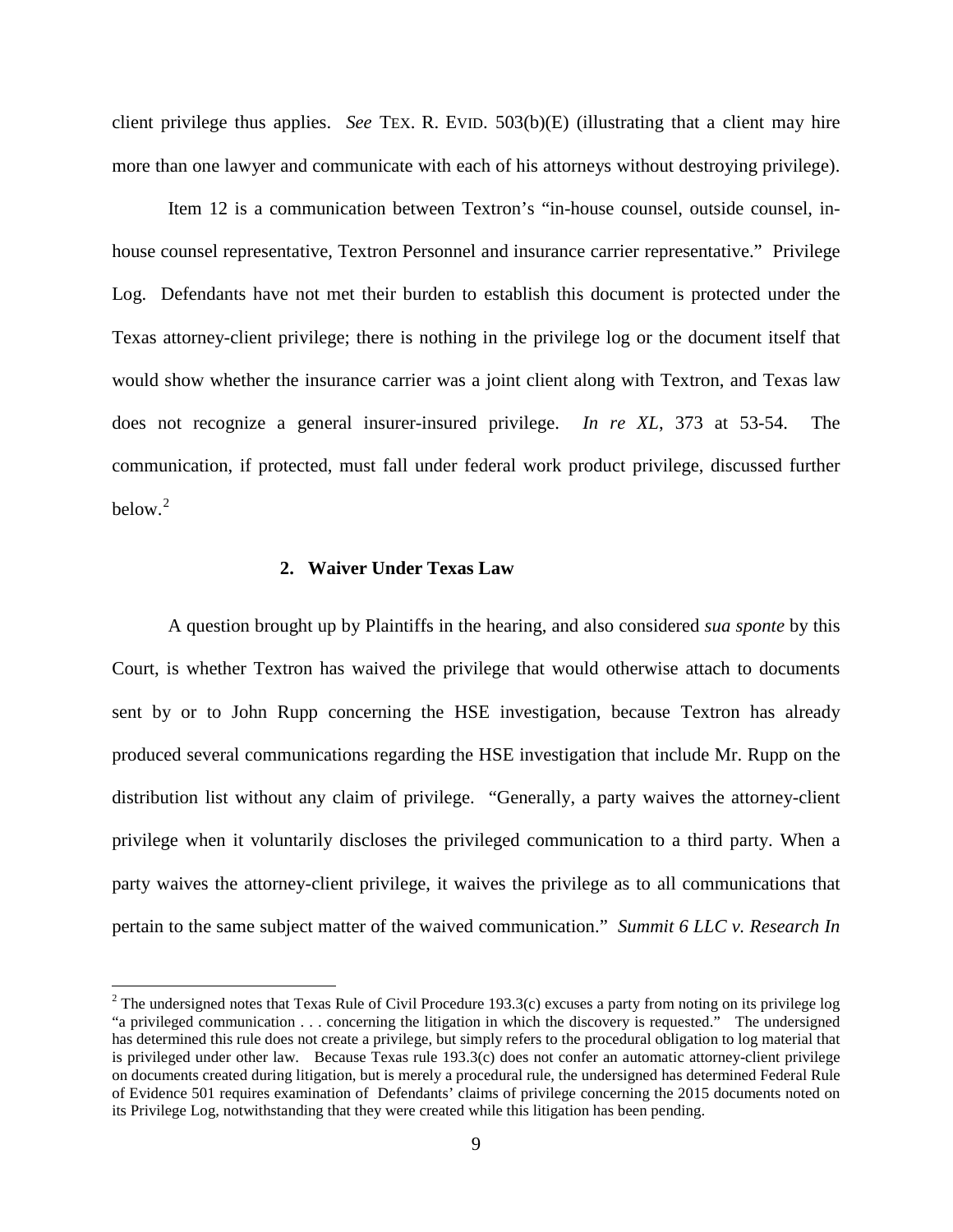*Motion Corp.*, No. 3-11-cv-367-O, 2013 U.S. Dist. LEXIS 95164, \*41 (N.D. Tex., June 26, 2013) (citing *Alldread v. City of Grenada*, 988 F.2d 1425, 1434 (5th Cir. 1993); *S.E.C. v. Brad*y, 238 F.R.D. 429, 441 (N.D. Tex. 2006)).

Item 4 on Defendants' Privilege Log appears to have been fully produced to Plaintiffs under the Bates Number TEXTRON 002352 and included as an exhibit by Plaintiffs in these proceedings.<sup>[3](#page-9-0)</sup> Consequently, Item 4 should be produced, as Defendants have waived any privilege they might have claimed regarding this document.

The remainder of the attorney-client privileged emails listed here (Items 1, 2, 3, 5, 6, 7, 8, 9, 10, 11, and 13) pertain to various drafts and edits of a final communication to the HSE, none of which have been produced or discussed in the record provided to this Court, and internal discussions about coordinating strategic meetings, which do not divulge any of the same content or subject matter disclosed in the emails already produced. Therefore, the undersigned finds no waiver of the attorney client and/or joint client privileges applicable to Items 1, 2, 3, 5, 6, 7, 8, 9, 10, 11, and 13 of Defendants' Privilege Log.

### **3. Work Product Privilege Under Federal Law**

The document described in Item 12 of Defendants' privilege log is a communication informing Defendants' insurer and outside counsel about developments in the instant case. Federal Rule of Civil Procedure 26(b)(3) protects from disclosure "documents and tangible things that are prepared in anticipation of litigation or for trial or by another party or its

 $\overline{a}$ 

<span id="page-9-0"></span><sup>&</sup>lt;sup>3</sup> Document TEXTRON 002352 has been included in the public record of these proceedings as part of Exhibit 11 of Pf.'s Resp. to Mot. Prot. Order [Clerk's Dkt. No. 49]. There is no indication by the filing party—Plaintiffs—that the Response, Exhibit 11, or TEXTRON 002352 should be filed under seal or otherwise treated as confidential. Any privilege Defendants could have claimed over this particular document has therefore been destroyed by their production of it to the Plaintiffs, without any clawback request, and Plaintiffs' inclusion of the document in the public record.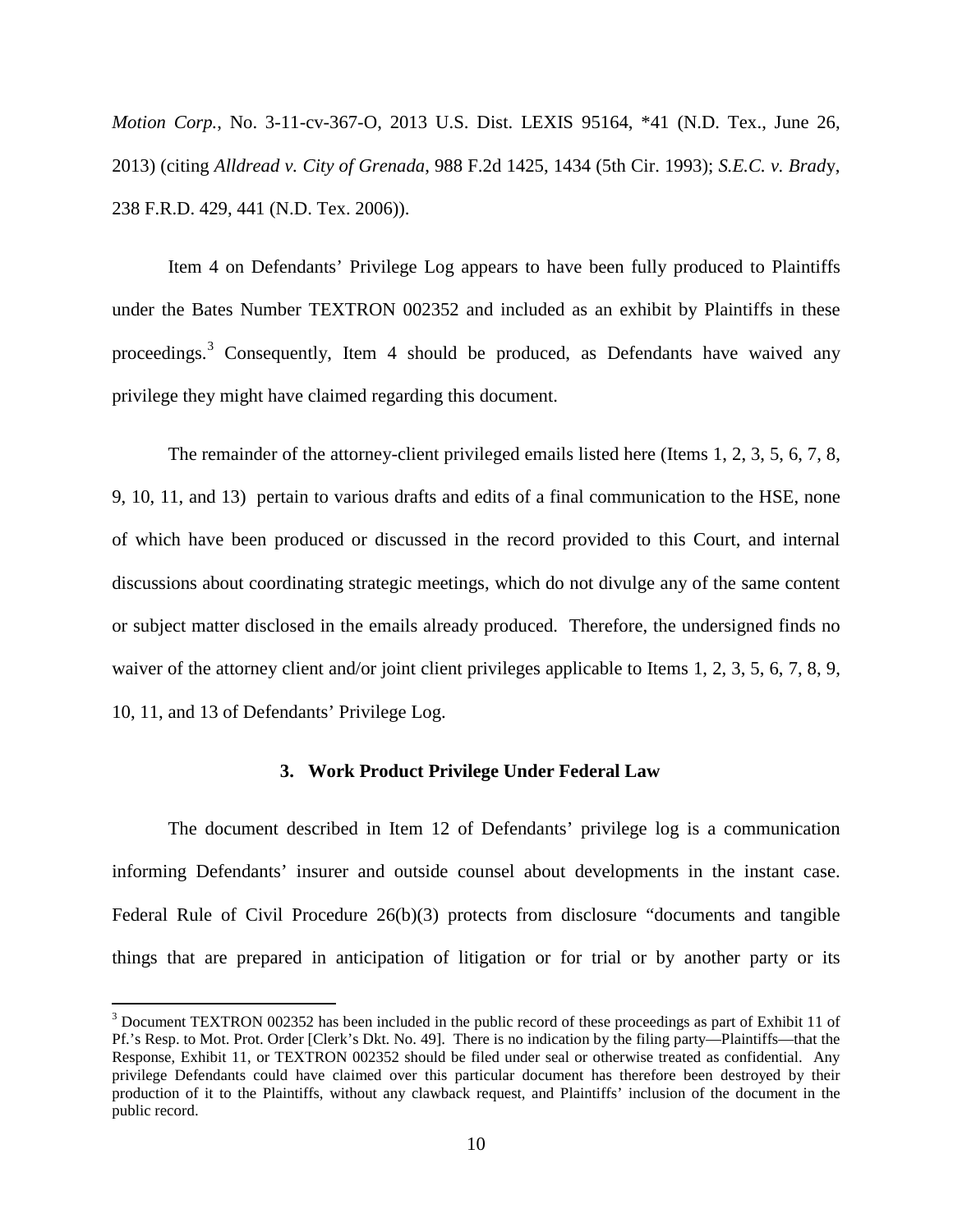representative (including the other party's . . . insurer or agent)." It thus appears that Item 12 falls well within the coverage of the work product privilege under Rule 26(b)(3) and Defendants are entitled to withhold Item 12 pursuant to federal work product privilege.

### **B. Defendants' Request for Fees and Costs**

As a sanction under Rule 37 of the Federal Rules of Civil Procedure, Defendants seek their fees and costs to defend their privilege log in the amount of \$2,777.50. Such an award is inappropriate here because Plaintiffs' Motion to Compel was substantially justified. Fed. R. Civ. P. 37(a)(5)(B). Under Federal Rule of Civil Procedure 26(b)(5), a privilege log must "describe the nature of the documents . . . and do so in a manner that, without revealing information itself privileged or protected, will enable other parties to assess the claim." Defendants' Privilege Log in this matter simply listed the parties to an email, the date of the email, and the privilege claimed. The generic descriptions of each email are virtually indistinguishable from each other (e.g., compare Item 7, "Communication between Textron In-House Counsel, Textron Personnel and other Textron related entity personnel" with Item 8, "Communication between Textron In-House Counsel, Textron Personnel and other Textron related entity personnel.") Given Defendants' failure to provide a log specific enough to demonstrate that a joint client relationship existed and that the communications being withheld pursuant to this relationship were qualitatively different from those disclosed as non-privileged, Plaintiffs' filing of this motion was certainly justified and is not a proper subject for sanctions.

## **III. Motion for Protective Order**

As noted above, Plaintiffs seek to depose, via notice to Textron under Federal Rule of Civil Procedure 30, three employees and one former employee of RJL (collectively, the "RJL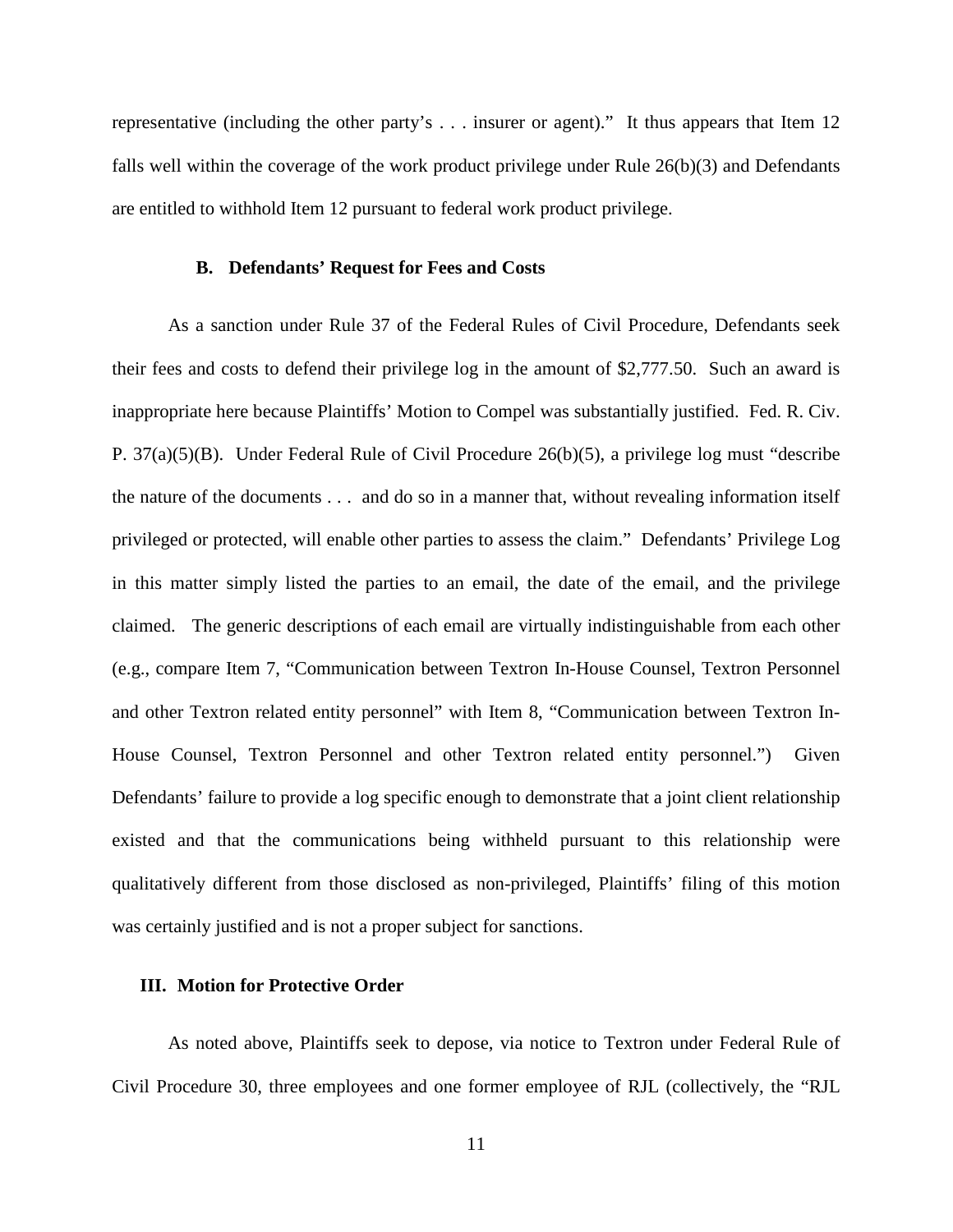personnel"), a British distributor of E-Z-Go carts that is an indirect subsidiary of Textron. Mot. Prot. Order [Clerk's Dkt. 42], at 2 and Exhibit 1 (Depsotion Notices). On its face, Plaintiffs' attempt to use Federal Rule of Civil Procedure 30 to notice the depositions of these foreign nonparties seems to be quite a stretch. Nevertheless, the circumstances surrounding this position give it more weight that it might otherwise carry. It appears that Textron made multiple representations to Plaintiffs regarding its ability to "set up" the depositions of RJL personnel, which were described by both parties in the hearing and documented in the record. *See generally*  Mot. Prot. [Clerk's Dkt. No. 42], Exhibits 5-10. These representations, coupled with Textron's apparent close cooperation with RJL in the documentation of the 2005 HSE Investigation, *see, e.g.*, Resp. Mot. Prot. Order [Clerk's Dkt. 49] at Exhibit 11, suggested a relationship of control by Textron over RJL—a perception Textron did little to discourage over a period of several weeks. In these circumstances, the undersigned finds the Plaintiffs' position regarding the application of Rule 30 deposition notices to RJL personnel as "managing agents" of Textron is a novel, but not unreasonable, argument for the extension of the managing agent doctrine.

For the reasons below, the undersigned declines to accept Plaintiffs' invitation to expand the definition of a managing agent. Nevertheless, in the interest of equity and fair play, the undersigned requires that Textron exercise its best efforts to extend the offer of a cooperative deposition of the RJL witnesses on the terms previously offered by Textron and RJL until at least the March 20, 2015 deadline for the close of discovery in this matter.

### **A. Background**

Plaintiffs requested the depositions of the RJL personnel at the end of December and beginning of January; as of January 8, 2015, counsel for Textron represented he was "beginning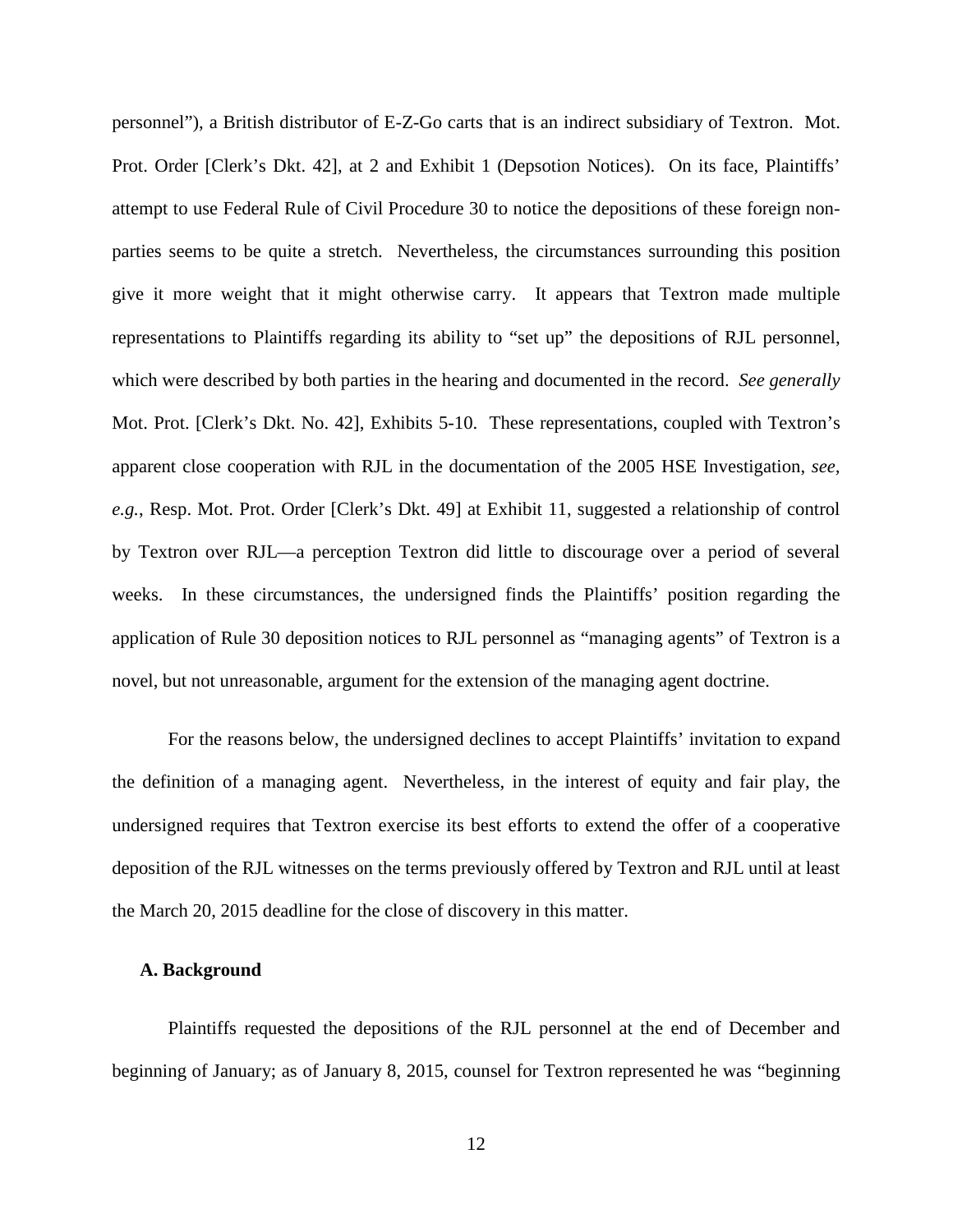the process of getting the UK depositions set up." Mot. Prot. Order [Clerk's Dkt. 42], Exhibit 6, p. 1. He also disclosed that "UK counsel" would be involved. *Id.* Similar discussions continued throughout January, mostly along the lines of the logistics of coordinating schedules. *Id.* at Exhibits 7-10. On January 23, 2015, after expressing frustration with the continued claimed scheduling difficulties, Plaintiffs issued Rule 30 deposition notices to Textron in an attempt to compel the depositions. *Id.* at Exhibit 11. Textron responded that it had no ability to compel these witnesses to appear, as RJL is a separate company organized under British law, and the proper procedure for noticing such depositions would be to follow the Hague Convention protocols. *Id.*

Nevertheless, the parties continued their attempts to work out voluntary depositions. Apparently, in a conference call on February 2, 2015 that included counsel for Textron and British counsel for RJL, an agreement was proposed that the depositions could be taken by agreement if they proceeded under British rules, which are far more restrictive than American deposition rules. *Id.* Plaintiffs made a counterproposal that the depositions should take place in Britain under American rules, a proposal RJL and Textron rejected. *Id.* Having failed to reach agreement, Defendants filed this Motion for Protective Order asserting the Hague Convention protocols, not Federal Rule of Civil Procedure 30(b)(6), are the exclusive means of compelling deposition testimony from these witnesses.

### **B. Rule 30 vs. The Hague Convention**

Plaintiffs correctly assert that, *when a party is subject to the personal jurisdiction of a*  U.S. Court, either the Federal Rules of Civil Procedure or the Hague Convention may be used to effect discovery. *Societe Nationale Industrielle Aerospatiale v. United States Dist. Court for S.*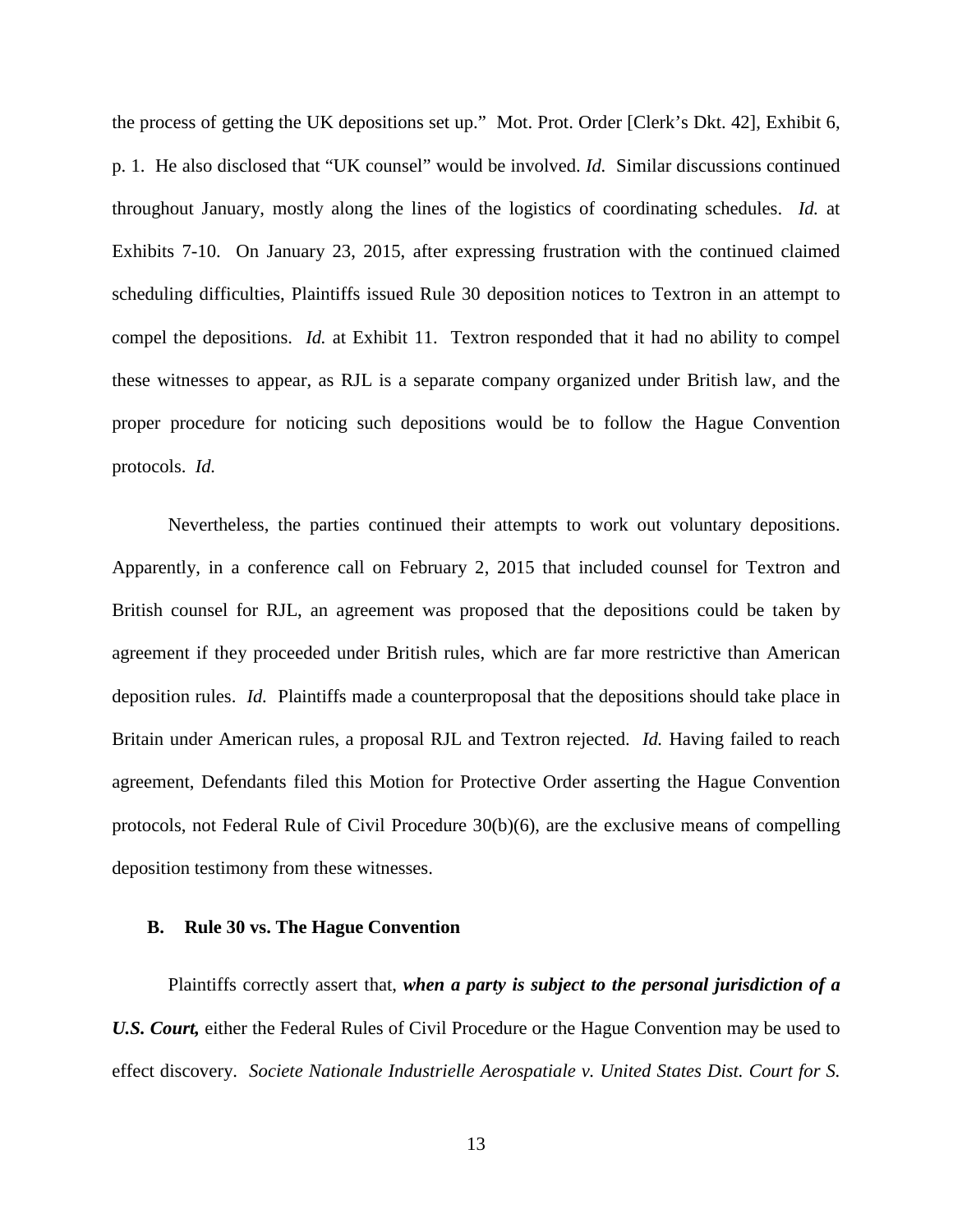*Dist*., 482 U.S. 522, 544 (U.S. 1987). Under these circumstances, the trial court has broad discretion to conduct a fact-sensitive inquiry, balancing the needs of the litigation against the interests of international comity. *Id.* To that end, even where the Federal Rules of Civil Procedure are potentially applicable to a foreign party, "American courts, in supervising pretrial proceedings, should exercise special vigilance to protect foreign litigants from the danger that unnecessary, or unduly burdensome, discovery may place them in a disadvantageous position." *Id.* at 546.

Notably, the only basis Plaintiffs have proposed for the application of the Federal Rules (or this Court's jurisdiction) to the proposed U.K. deponents is that they are allegedly managing agents of Textron. Pf.'s Resp. to Mot. Prot. Order [Clerk's Dkt. No. 49] at 8. There is no suggestion that any of the individual proposed deponents, who reside in the United Kingdom, are subject to personal jurisdiction in the Western District of Texas. Nor is there any evidence in the record that RJL, a British distributor, manufactures or sells any products in the United States or otherwise has any contacts that would subject it to the personal jurisdiction of this Court. *See Goodyear Dunlop Tires Operations, S.A. v. Brown*, 131 S.Ct. 2846, 2852 (2011) (finding that although parent company was subject to the personal jurisdiction of an American court, its foreign subsidiaries had no contacts with the US, such as manufacturing, sales, advertising, or business operations, that would justify personal jurisdiction in the trial court).

Thus, the first inquiry is whether the four proposed deponents can be considered managing agents of Textron for purposes of Federal Rule of Civil Procedure 30. If they are managing agents, the balancing test described in *Societe Nationale*, 482 U.S. at 544, must be applied to balance the interests of the litigants versus the interests of a sovereign nation in protecting its citizens from foreign discovery that might not be available under that nation's own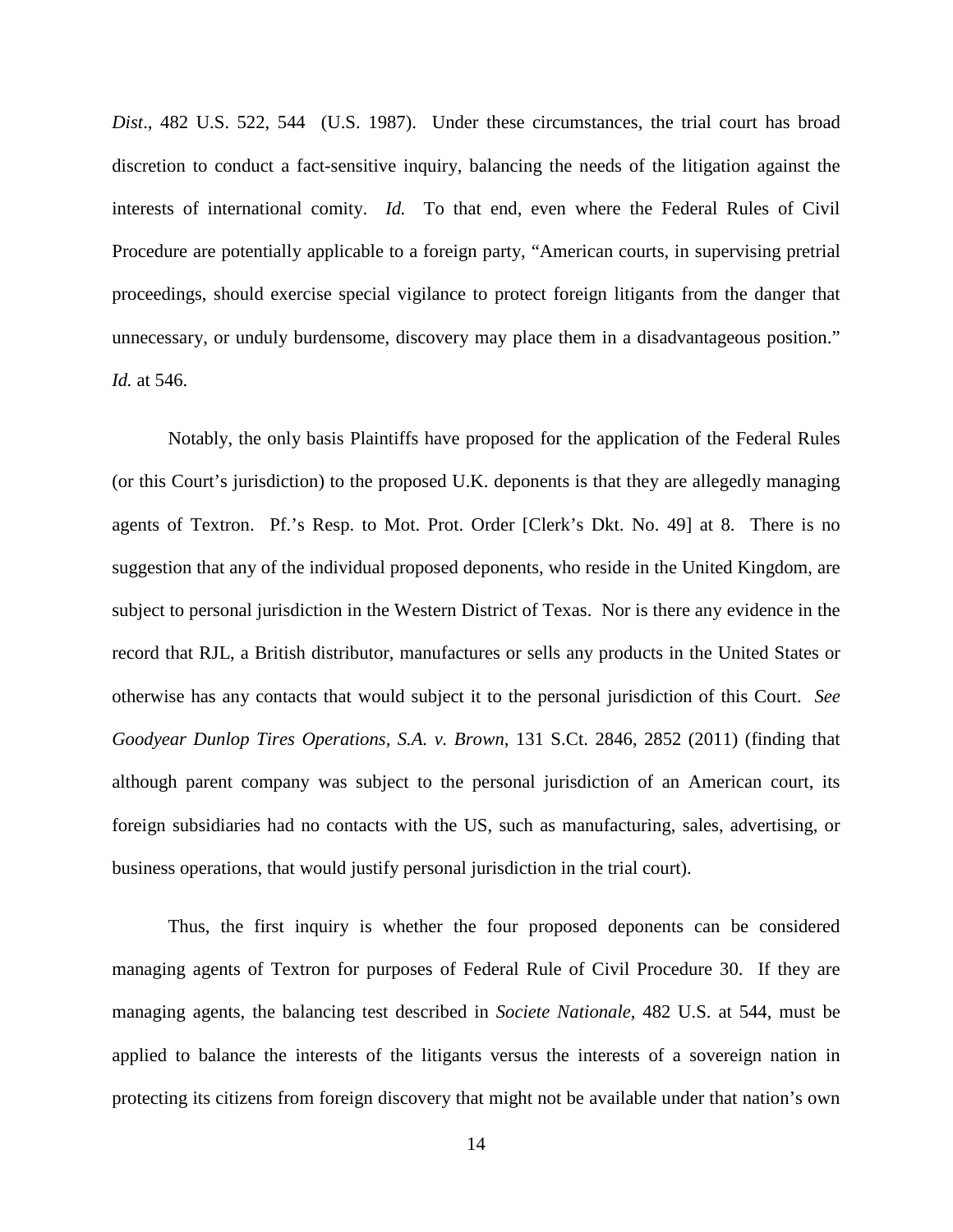laws. If the deponents are not managing agents of Textron, then no basis has been shown for applying the Federal Rules of Civil Procedure to non-party citizens of a foreign country, and the deposition notices are of no effect. *In re Yasmin and Yaz*, MDL No. 2100, 2011 U.S. Dist. LEXIS 9623 (S.D. Ill. Aug. 18, 2011).

### **1. What is a "Managing Agent" for Purposes of a Rule 30 Notice?**

An individual does not qualify as a managing agent of a Defendants company "simply by virtue of the fact that he is an officer of [a subsidiary company]." *Newmarkets Partners, LLC v. Sal. Oppenheim Jr. & Cie. S.C.A*., No. 08 Civ. 04213 (WHP) (THK), 2009 U.S. Dist. LEXIS 43435, \*3-4 (S.D.N.Y. May 22, 2009). However, the test for what does make a managing agent is fact sensitive and evolving; as counsel for Textron pointed out at the hearing, courts have been known to describe the federal common law that has developed around the "managing agent" concept as "sketchy." *See, e.g.*, *Jackson v. Stevens Transp., Inc*., No. 3:14-cv-1416-M, 2015 U.S. Dist. LEXIS 5318, \*6 (N.D. Tex. Jan. 15, 2015) (quoting *Founding Church of Scientology of Washington, D.C. v. Webster*, 802 F.2d 1448, 1451, 256 U.S. App. D.C. 54 (D.C. Cir. 1986)).

Plaintiffs suggest that the high degree of control exercised by Textron over the employees of RJL with regard to the 2005 accident and investigation is dispositive of the issue. Resp. to Mot. Prot. Order [Clerk's Dkt. No. 49] at 9-10. However, the "control" test that appears in other discovery contexts, such as whether a document is in the "possession or control" of a party, has no place in the managing agent inquiry. *Ethypharm SA France v. Abbott Labs*., 271 F.R.D. 82, 90 (D. Del. 2010). Rather, the factors that have typically been relied on by trial courts to determine whether an individual qualifies as a managing agent of a party for purposes of a deposition under Federal Rule 30 include the following: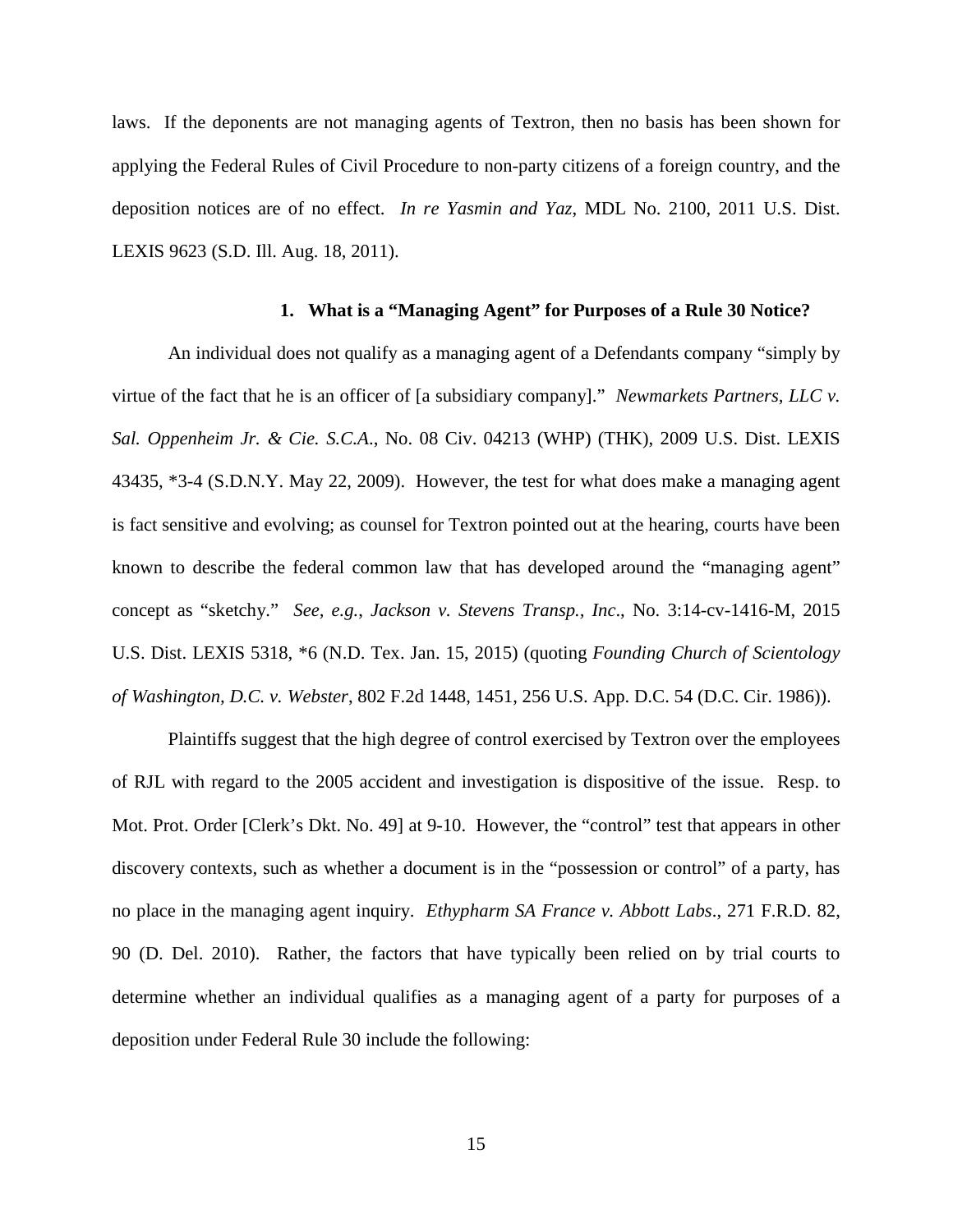[whether] the individual involved is invested by the corporation with general powers to exercise his discretion and judgment in dealing with corporate matters, whether he or she can be depended upon to carry out the employer's direction to give testimony at the demand of a party engaged in litigation with the employer, and whether he or she can be expected to identify with the interests of the corporation rather than with those of the other parties.

*Jackson*, 2015 U.S. Dist. LEXIS 5318, 6-8 (N.D. Tex. Jan. 15, 2015) (citing 8A CHARLES ALAN WRIGHT, ARTHUR R. MILLER & RICHARD L. MARCUS, FED. PRAC. & PROC. § 2103 (3d ed.) and collecting cases).

In recent decisions on the "managing agent" issue, the courts have given particular emphasis to the importance of the employee's responsibilities "with respect to the subject matter *of the litigation*." *Bianco v. Globus Med., Inc*., No. 2:12-CV-00147-WCB, 2014 U.S. Dist. LEXIS 28464, \*6 (E.D. Tex. Mar. 6, 2014) (emphasis added) (collecting cases). For example, in November of 2014, a U.S. trial court hearing a design defect case found that three Chinese employees of a U.S.-based Defendants corporation were "managing agents" subject to a Rule 30 deposition notice, because: (1) the three deponents had extensive discretion and judgment regarding the design of the challenged product, (2) their interests as direct employees of the Defendants and designers of the challenged product were aligned with the Defendants', and (3) their employment relationship and aligned interests made them reliable deponents who could be expected to testify at the Defendants' request. *Averkamp v. Swimways Corp.*, No. 13-C-473, 2014 U.S. Dist. LEXIS 160793, \*5-6 (E.D. Wis., Nov. 17, 2014).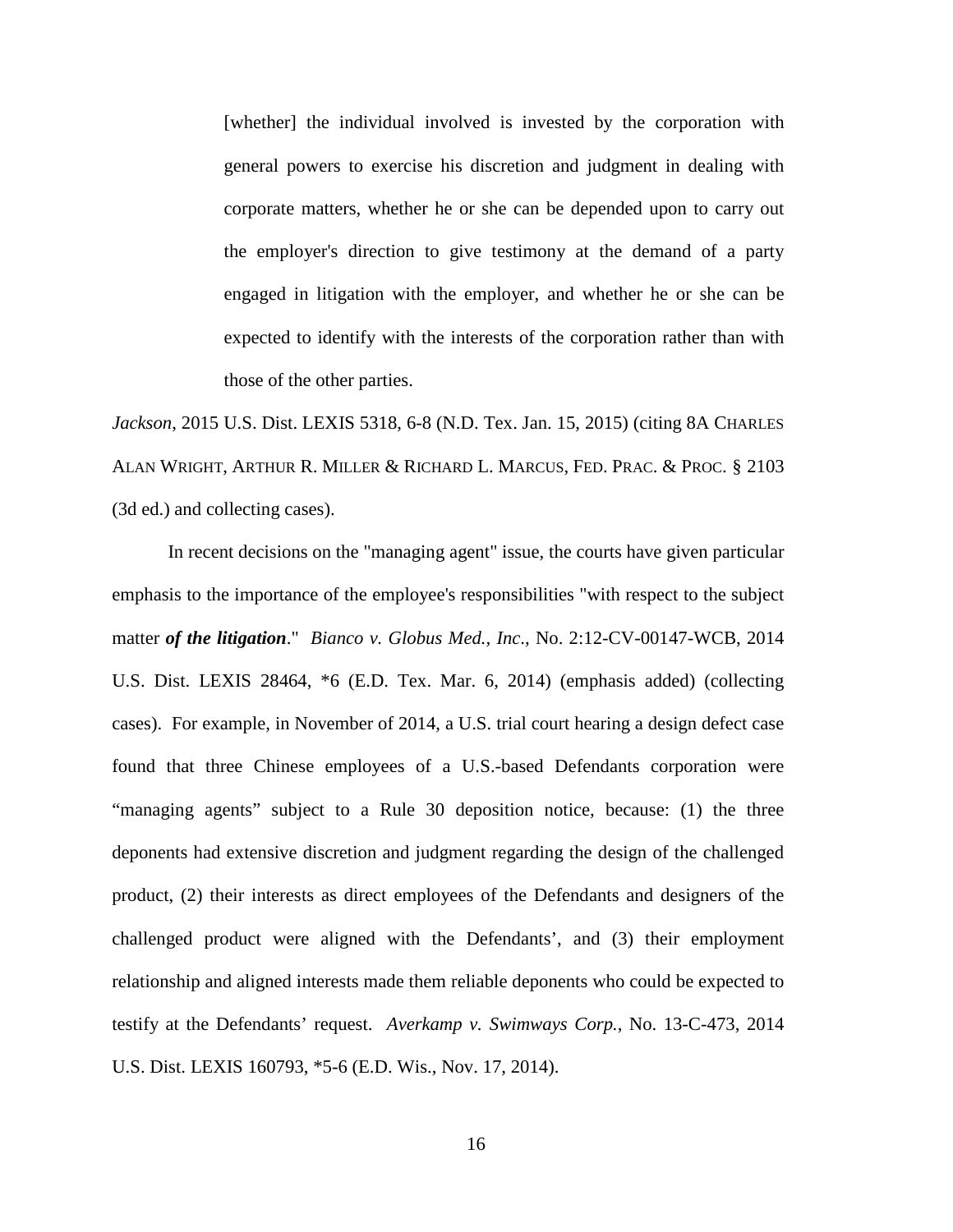In contrast, where the proposed deponent does not have a direct employee relationship with the Defendants company and does not have responsibility relating directly to the subject matter of the lawsuit, it is much more difficult to find him aligned with the company's interests in such a way that he can be expected to speak for the company as a "managing agent." *Jackson*, 2015 U.S. Dist. LEXIS 5318 at \*13-14. In the recent *Jackson* case, the proposed managing agent was an independent contractor whose general duties included training drivers for the Defendants company. *Id.* The Defendants was being sued because one of its drivers had allegedly attacked someone while on the job. *Id.* The Court found that the independent contractor could not reasonably be a "managing agent" for the Defendants company because (1) he had no role in making training policy and had played no role in training or supervising the specific employee at issue; (2)he was not directly employed by the company and the company could not order him to testify; and (3) "the Court cannot point to any facts that support a finding that Mr. Spratling can be expected to identify with Defendants' interests as opposed to Plaintiffs' in connection with Plaintiffs' allegations regarding his attack by Mr. Carter or Mr. Carter's training on workplace violence policies" *Id.* at \*14.

### **a. RJL Personnel Are Not Rule 30 Managing Agents**

Applying the few common principles evident in the widely varied case law on this issue, it simply makes no sense to find that the RJL personnel are "managing agents" of Textron for purposes of discovery in this case. As a threshold matter, RJL personnel could be managing agents, if at all, only with respect to the events of 2005, not with respect to any facts of the Nester litigation. With regard to the 2005 incident, there is no evidence any of the RJL personnel had direct responsibility for the design or manufacture of the kick off brake at issue,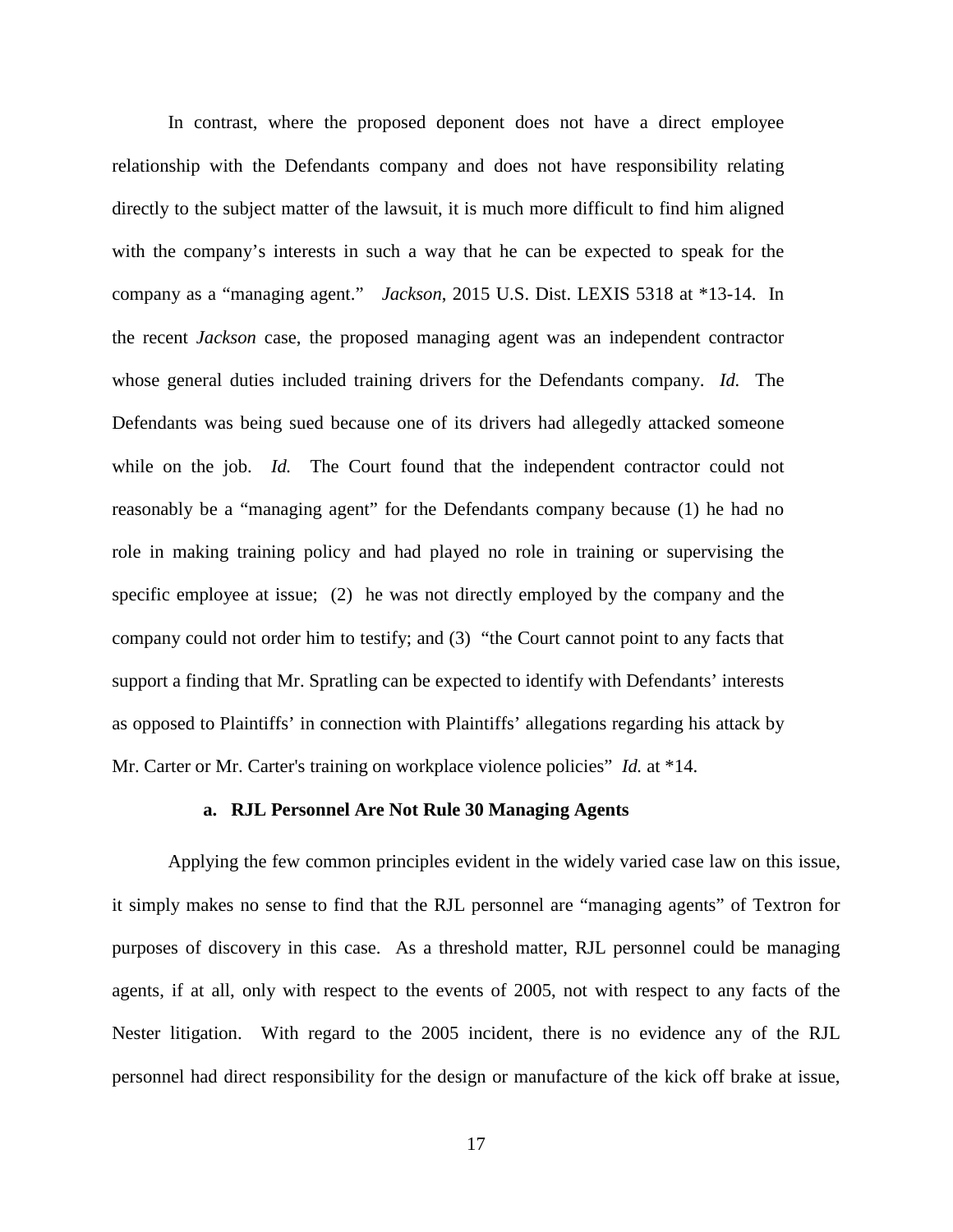and there is no evidence the RJL personnel spoke or acted on behalf of Textron, rather than RJL, in responding to the investigation. Regarding any possible Rule 30 deposition in this case, there is no evidence Textron can effectively direct the witnesses to testify on its behalf, and there is no evidence that the RJL personnel could now be expected to identify with Textron's position regarding the safety of the kick off brake system. *See Jackson*, 2015 U.S. Dist. LEXIS 5318 at \*13-14.

### **i. Deponents Could Only Be Managing Agents As to 2005 Matter**

The undersigned finds the RJL personnel were not managing agents of Textron with respect to any facts of the Nesters' current case. What Plaintiffs contend is that the RJL personnel are managing agents of Textron as to the issue of Textron's knowledge of and response to the 2005 accident and investigation in the U.K, which is an issue relevant to the Nesters' current case. Pf's Resp. Mot. Prot. Order [Clerk's Dkt. 49] at 6.

As a threshold matter, the parties have *not* cited, and the undersigned is not aware of any case law holding that a person can speak as a managing agent for a corporation in a lawsuit in 2015 based on his role in an unrelated incident in 2005. The cases examined by the undersigned uniformly query whether the deponent's interests and responsibilities are aligned with the Defendants' in *this* litigation, not in a long-past event involving unrelated parties and claims. *See*, *e.g.*, *Jackson* 2015 U.S. Dist. LEXIS 5318 at \*6-11 (collecting cases); *Bianco*, 2014 U.S. Dist. LEXIS 28464 at \*5-9 (collecting cases).

The practical difficulty of a doctrine recognizing a perpetual, issue-specific managing agent is well-illustrated by the facts of this case. Even assuming RJL personnel worked hand in glove with Textron in 2005 to address an accident regarding an E-Z-Go shuttle with a kick off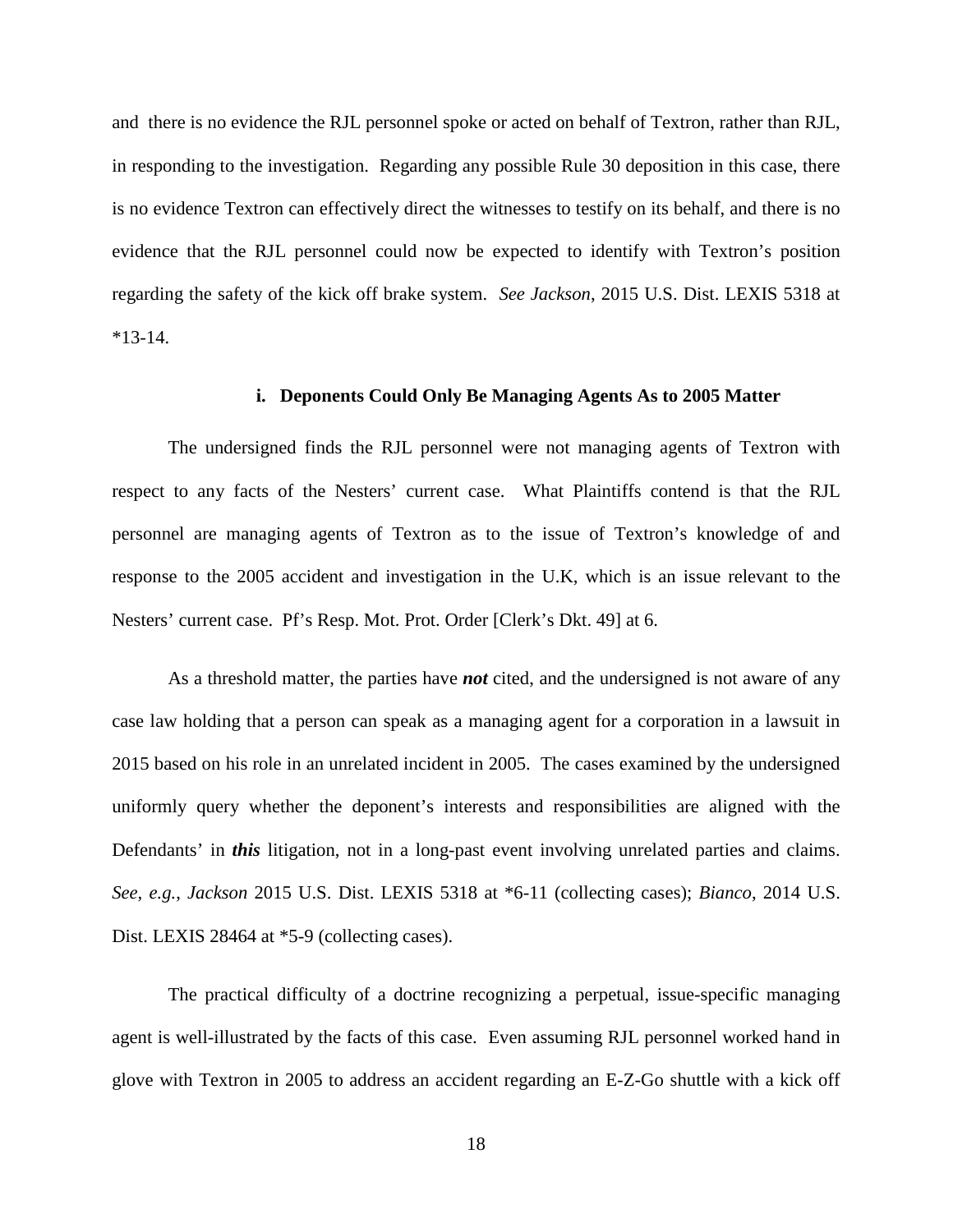brake system, Textron's counsel represents that RJL no longer sells the type of E-Z-Go product that was at issue in that 2005 accident in the U.K. Further, counsel represents Tim Landsell, the RJL employee whose name appears on most communications regarding the 2005 HSE investigation, no longer works for RJL. Thus, even limiting the subject of the managing agent relationship to the 2005 accident and investigation, it seems doubtful that the 2015 version of RJL and its individual personnel would have the kind of knowledge, alignment of interest, and discretionary input into relevant matters expected of a managing agent.

### **ii. No Evidence Any Proposed Deponent Was Ever a Managing Agent**

Even supposing, as Plaintiffs contend, that a person can be deposed as a managing agent as to a particular issue whether the deposition takes place in the active dispute or an earlier, unrelated one, the record contains little evidence establishing that any of the deponents were managing agents of Textron with regard to the 2005 accident and HSE investigation.

Plaintiffs have appended unauthenticated internet "bios" of their proposed deponents that include hearsay advertising copy regarding the individuals' roles and RJL's role in the Textron/E-Z-Go corporate family. *See* Pf's Resp. Mot. Prot. Order [Clerk's Dkt. No. 49] at Exhibits 7-10. Though not objected to by Defendants, the evidentiary value of these materials is limited. Plaintiffs substantively rely, however, on the contemporaneous emails written by or sent to the proposed deponents concerning the accident and investigation in 2005. *Id.* at Exhibit 11. Plaintiffs contend this correspondence shows a level of control by Textron concerning the information communicated by RJL to the HSE investigators that indicates the proposed deponents were acting as managing agents of Textron with respect to the HSE investigation. *Id.*  at 9-10. As noted above, however, "control" is not the issue. *Ethypharm SA France*, 271 F.R.D. at 90. Far more important are factors such as the degree of relevant responsibility held by the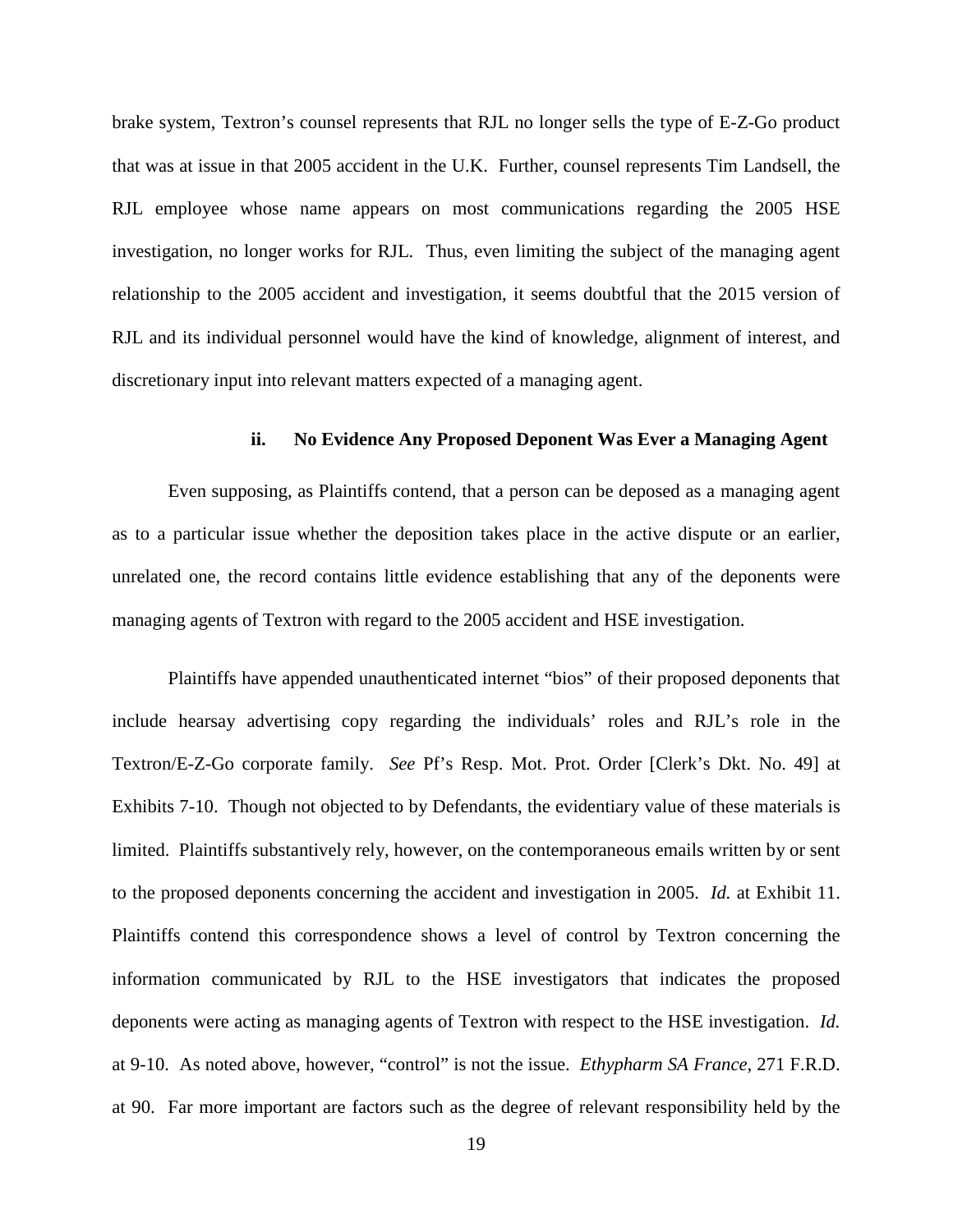individual and the degree of alignment of interest that can reasonably be expected between the individual and the Defendants regarding the issues in the current lawsuit. *See Jackson*, 2015 U.S. Dist. LEXIS 5318 at \*13-14. These factors weigh heavily against any finding that RJL's personnel were managing agents of Textron in 2005 or could testify as managing agents of Textron in 2015.

First, RJL is a distributor—not a designer or manufacturer of any product containing a kick off brake. *See* Pf's Resp. Mot. Prot. Order [Clerk's Dkt. No. 49], Exhibit 11, at TEXTRON002289. There is no evidence in the record to suggest that any RJL employee had significant corporate responsibility for the design, manufacture, or safer-alternative-design analysis of the product at issue in the 2005 dispute. Rather, the emails included in Exhibit 11 tend to establish that the employees of RJL, the seller, had no technical expertise regarding the design or the manufacture of the product at issue and little or no authority to speak for Textron, the manufacturer, on these issues. *See generally* Exhibit 11. RJL was certainly not acting as a decision-maker for Textron on any of the issues relating to the 2005 accident. *Id.* Thus, unlike the Chinese employees who were managing agents in *Averkamp*, there is no evidence the RJL personnel had discretion and judgment regarding the design of the challenged product. 2014 U.S. Dist. LEXIS 160793 at \*5-6. They are far more like the independent contractor in *Jackson*, who had no direct responsibility for any of the training or policies at issue and therefore was not a managing agent with respect to those issues. 2015 U.S. Dist. LEXIS 5318 at \*13-14.

Second, though the interests of Textron and RJL were largely aligned, the employees of RJL involved in the UK investigation were acting in the interests of RJL as an independent company, not as agents of Textron. For example, as noted in the discussion of the privilege log in Section II, above, RJL manager Tim Landsdale engaged not only Textron's in-house counsel,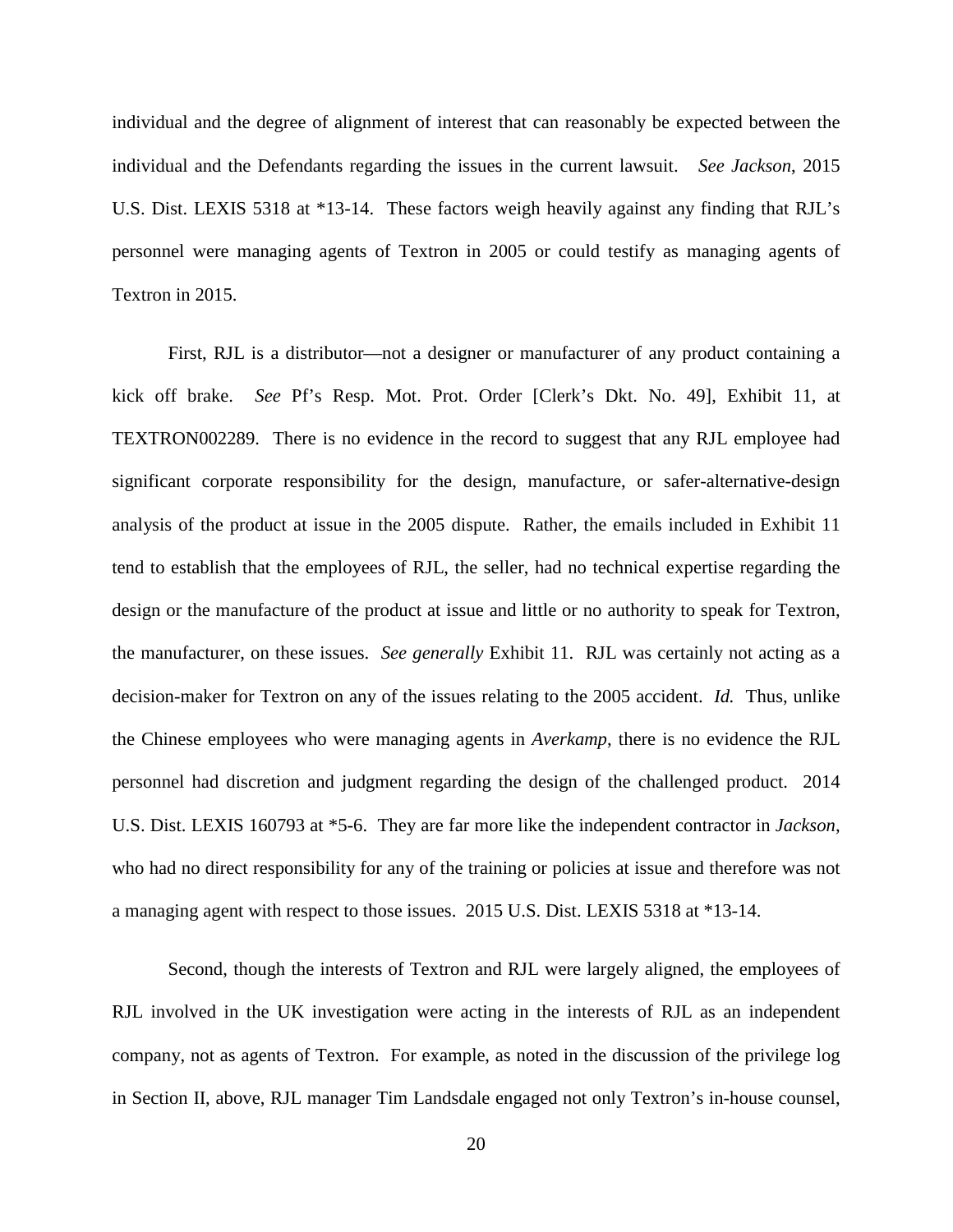but independent British counsel, with whom he had discussions concerning RJL's potential liability that did not include Textron personnel. RJL also discussed plans to put further orders for similar models from Textron "on hold in the UK" as a result of the HSE investigation. *Id.* at TEXTRON002301. These actions demonstrate RJL was acting on its own behalf, not as an agent of Textron, with regard to the response to the 2005 accident and investigation.

Finally, though RJL has indicated it may be open to agreed depositions, Textron has stated (and the apparent extended attempt to "coordinate schedules" for the deponents may illustrate), that Textron has no ability to compel the witnesses to testify at its behest. More importantly, on this record, there is no basis to assume that any of the RJL personnel can be "expected to identify with Defendants' interests as opposed to Plaintiffs'" in connection with the relevant issues in this suit—the safety of the kick off brake system as designed and manufactured by Defendants. *Jackson*, 2015 U.S. Dist. LEXIS 5318 at \*14. Under these circumstances, there is simply no basis to find any of the proposed deponents are managing agents of Textron for any purpose relevant to this lawsuit.

### **2. The Hague Convention and Equitable Relief**

Defendants are correct that the Hague Convention provides the only proper means of compelling testimony from the RJL personnel in this case. *See In re Yasmin and Yaz*, 2011 U.S. Dist. LEXIS 9623 at \*5-6 (S.D. Ill. Aug. 18, 2011) ("ordering an entity to produce a nonemployee seems particularly problematic when the witness is not a U.S. citizen and is employed by a foreign entity that does not manufacture or sell its products in the United States."). The undersigned notes, however, that Defendants represented to Plaintiffs for several weeks that they would "set up" the "U.K. Depositions." Mot. Prot. Order [Clerk's Dkt. 42], Exhibit 6, p. 1. While Defendants did explain that RJL was a "separate foreign company and we must go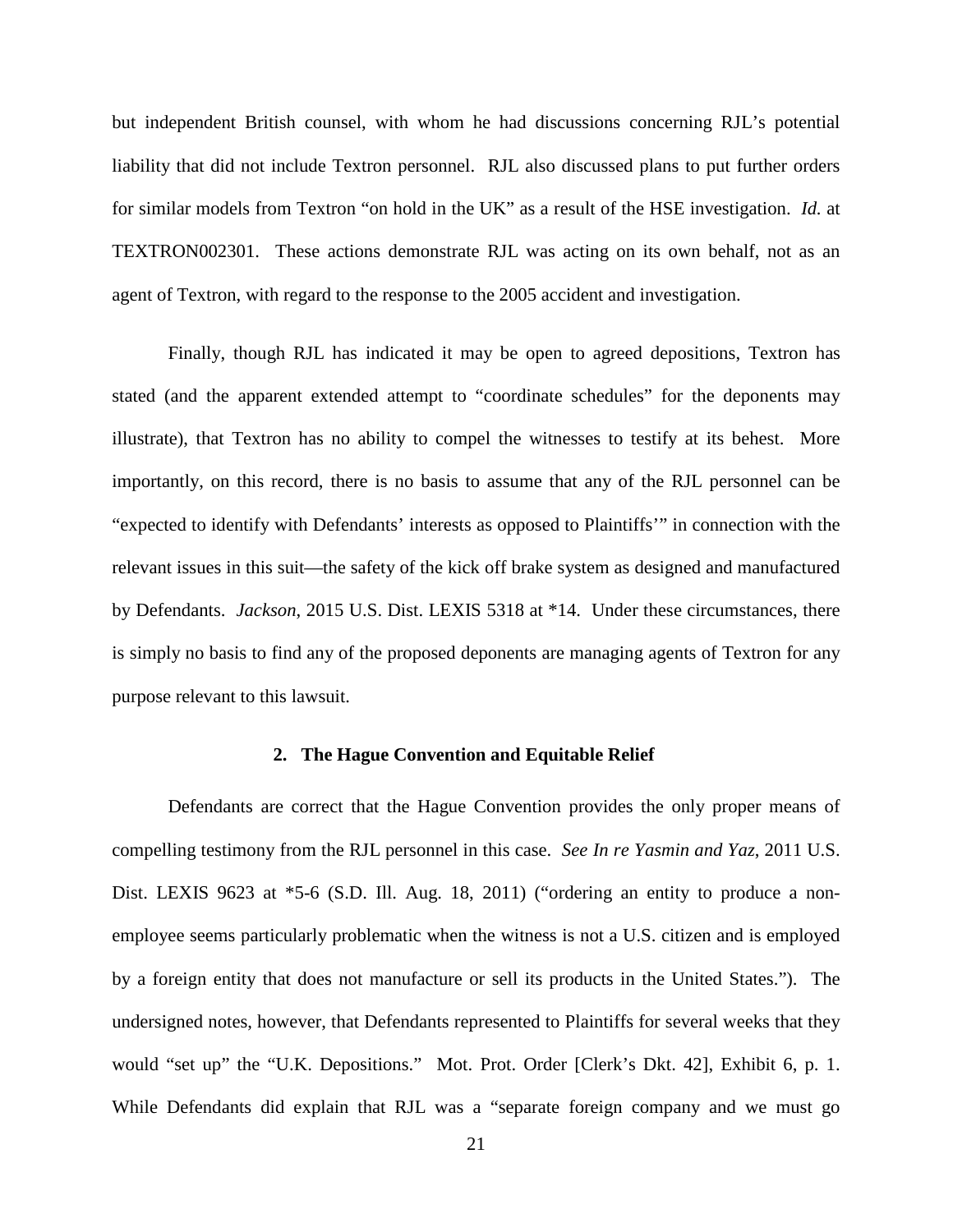through channels to get [the depositions] all set up," Mot. Prot. Order [Clerk's Dkt. No. 42], Exhibit 9, it appears they omitted to state that RJL was *not* subject to Textron's control until after Plaintiffs issued Rule 30 deposition notices to Textron on January 23, 2015. *Id.* at Exhibit 1, p. 3; Exhibit 2A, p.1.

Plaintiffs have been seeking depositions of RJL personnel for over two months now. The discovery period in this matter is scheduled to end on March 20, 2015. Scheduling Order [Clerk's Dkt. No. 16]. Defendants' representation that it could "set up" the depositions reasonably caused Plaintiffs to refrain from initiating procedures under the Hague Convention to obtain these depositions, and it is doubtful that such procedures could be completed within the agreed time frame for discovery now. Therefore, in the interest of equity, the undersigned orders Textron to hold open the most recent offer made by Textron and RJL concerning cooperative depositions (*i.e.,* depositions taken pursuant to U.K. rules, at a location convenient to the witness, with all protections that would have applied if the witnesses had been served pursuant to the Hague Convention), *see* Def.'s Mot. Prot. Order [Clerk's Dkt. No. 42], Exhibit 2A, Letter of January 28, 2015, until at least the close of discovery pursuant to the Scheduling Order [Clerk's Dkt. No. 16]. The Court further orders Textron to make good faith efforts to coordinate and schedule cooperative depositions of the RJL personnel before the close of discovery pursuant to the terms of this offer, if desired by Plaintiff. If Textron is unable, after good faith efforts, to obtain RJL's consent to hold its most recent cooperative discovery offer open, the parties are ordered to confer and submit amended agreed proposed dates for the close of discovery that would allow reasonable time for Plaintiffs to complete the depositions using Hague Convention procedures, if desired by the Plaintiffs.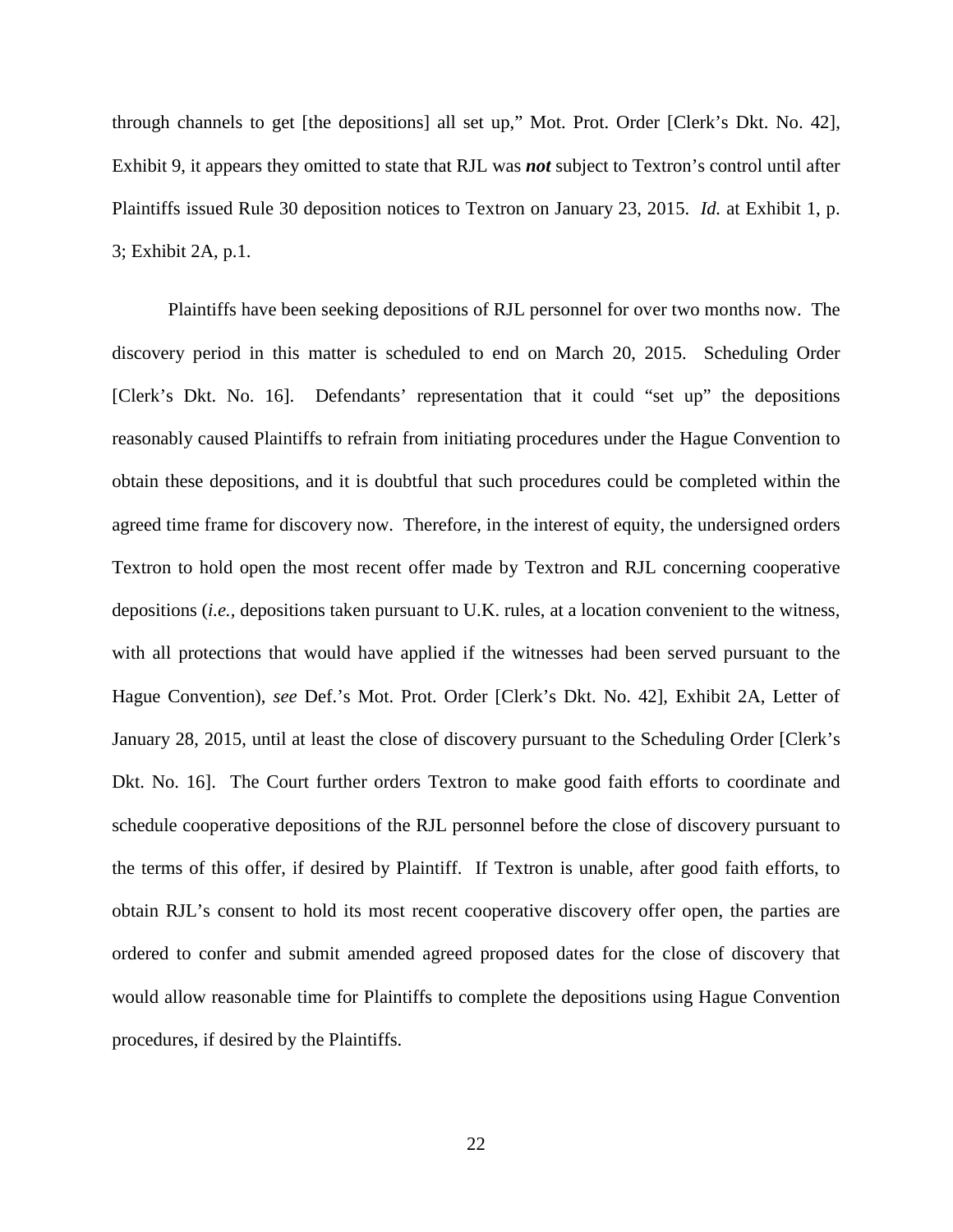#### **3. Attorney's Fees and Costs Are Not Appropriate**

Textron has, again, requested its attorneys' fees and costs incurred in seeking this Protective Order. For the reasons discussed in Section III.B.2, above, concerning equitable relief, an award of fees and costs is inappropriate here. Defendants' supplementation of their discovery responses with RJL documents, coupled with Defendants' representations that Textron would "set up" the "U.K. depositions," contributed to Plaintiffs' reasonable impression that RJL was subject to Textron's control and its managers could be deposed pursuant to Rule 30. Plaintiffs' position that, in the alternative, RJL's personnel were managing agents of Textron for purposes of the 2005 accident and investigation is novel, but not unreasonable. The sanction of fees and costs is not warranted here.

### **IV. Motion for Reconvened 30(b)(6) Deposition**

Plaintiffs contend Textron's untimely supplementation of the RJL emails and the fact that Textron's corporate representative was himself unfamiliar with these documents necessitate a second 30(b)(6) deposition on the issue of the 2005 accident and investigation. The undersigned is inclined to agree.

Federal Rule of Civil Procedure 30(b)(6) requires a corporate representative designated on a particular topic to "testify about information known or reasonably available to the organization" concerning that topic. It is undisputed that Mr. Fisher was designated to testify as Textron's corporate representative on topics including the 2005 accident and investigation. *See*  Pf's Mot. Compel 30(b)(6) Representative [Clerk's Dkt. 49] at Exhibit 6. It is further undisputed that: (1) Plaintiffs requested documents concerning the 2005 accident and investigation several months before this deposition; (2) Defendants announced the existence of supplemental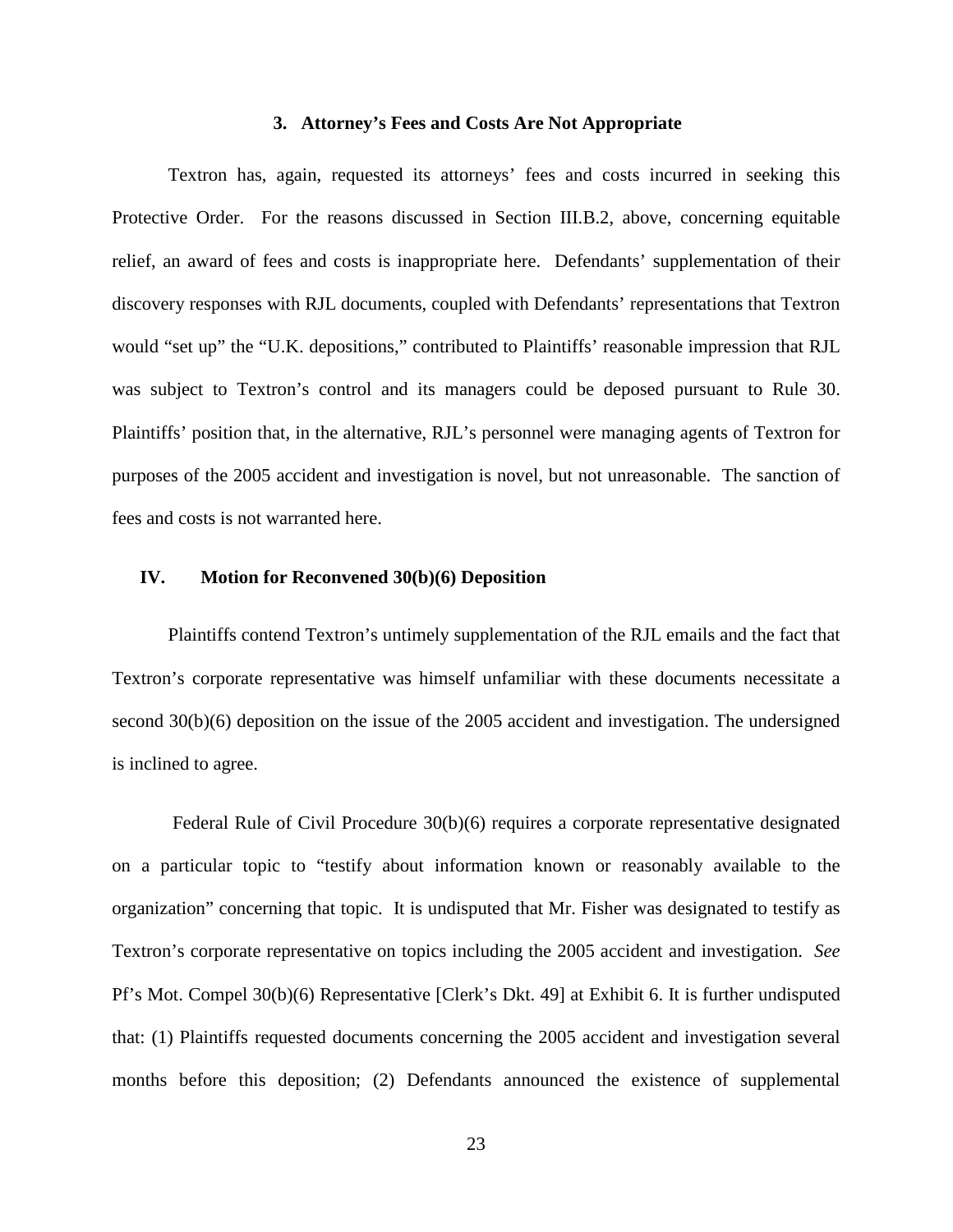documentation from their subsidiary, RJL, at least a week prior to Mr. Fisher's deposition; and (3) Defendants did not produce any relevant materials until the actual start of the deposition. *Id.*  at 12.

Textron represented at the hearing that there were multiple logistical reasons for the delay in production. While the undersigned takes Textron's explanation of its good faith efforts at face value, the fact remains that not only was Plaintiffs' counsel unable to review the documents prior to the deposition, but *Mr. Fisher* testified in his deposition that he had been unable to review them, as well. *Id.* at Exhibit 4, p. 238. Moreover, Mr. Fisher claimed he could not remember key details regarding the issues covered in those documents, because so much time had passed. *Id.* at 234-235. As it is Textron's burden to produce a witness who is able to testify on the information reasonably available to the organization, and Mr. Fisher was clearly unprepared to do so, the Court concludes Textron failed to meet its obligations under Rule 30(b)(6). *Resolution Trust Corp. v. S. Union Co., Inc*., 985 F.2d 196, 197 (5th Cir. 1993).

As noted above, however, Textron explained at the hearing that the delay in producing the documents was related in large part to various unavoidable logistical difficulties—not any intent to withhold information from Plaintiffs or evade its duties under Rule 30(b)(6). The Court finds no monetary sanction under Federal Rule of Civil Procedure 37 is appropriate in these circumstances for the following reasons:

(1) Textron acted in good faith to supplement its discovery responses by contacting its U.K. subsidiary, RJL, to obtain the relevant documents, and had little control over the timing of RJL's response;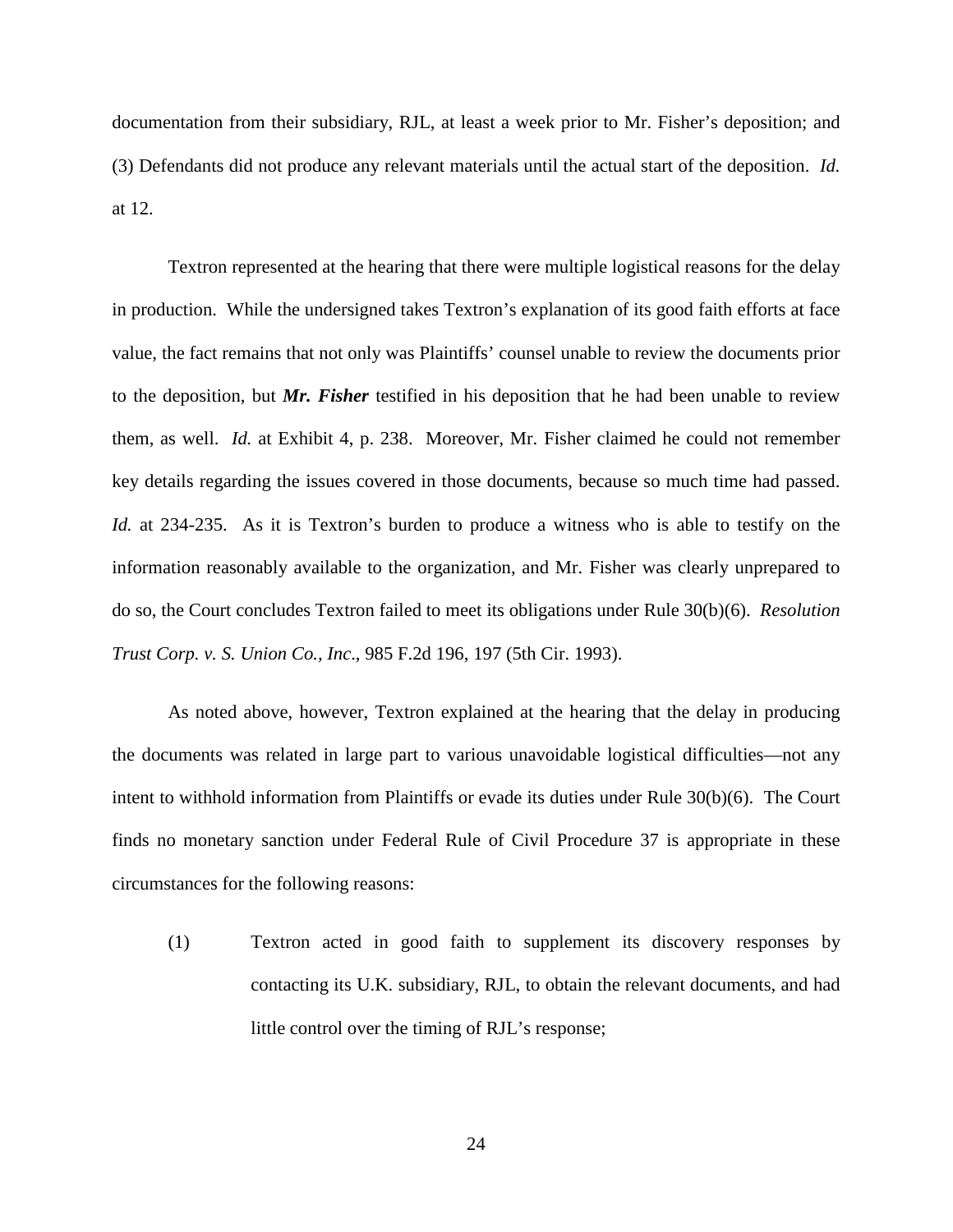- (2) Textron has already offered Plaintiffs the opportunity to redepose Mr. Fisher on the issues contained in the late-produced discovery; and
- (3) Textron has represented to the Court that Mr. Fisher has now had the opportunity to read these materials and refresh his memory of events, and is the Textron representative most knowledgeable about the 2005 accident and investigation.

Nevertheless, in view of the upcoming discovery deadline and in recognition of the fact that Textron's logistical difficulties have significantly inconvenienced Plaintiffs, the Court will require that the reconvened Rule 30(b)(6) deposition of Mr. Fisher take place in Austin, Texas (or another location convenient to Plaintiffs) on or before **March 20, 2015** (unless otherwise mutually agreed by the parties).

#### **CONCLUSION**

In accordance with the foregoing, it is hereby **ORDERED** that:

Plaintiffs' Motion to Compel Production of Documents [Clerk's Dkt. No. 41] is DENIED in PART and GRANTED in PART.

- Defendants are ORDERED to produce Item 4 on Defendants' Privilege Log within **five (5) business days of the entry of this Order**.
- Plaintiffs' Motion to Compel is DENIED with respect to Items 1-3 and 5-13 on Defendants' Privilege Log.
- Defendants' request for fees and costs in connection with this Motion is DENIED.

Defendants Textron, Inc.'s Motion for Protective Order and to Vacate Plaintiffs' Notices of Intent to Take Depositions of Non-Party Aliens in the United Kingdom and Request for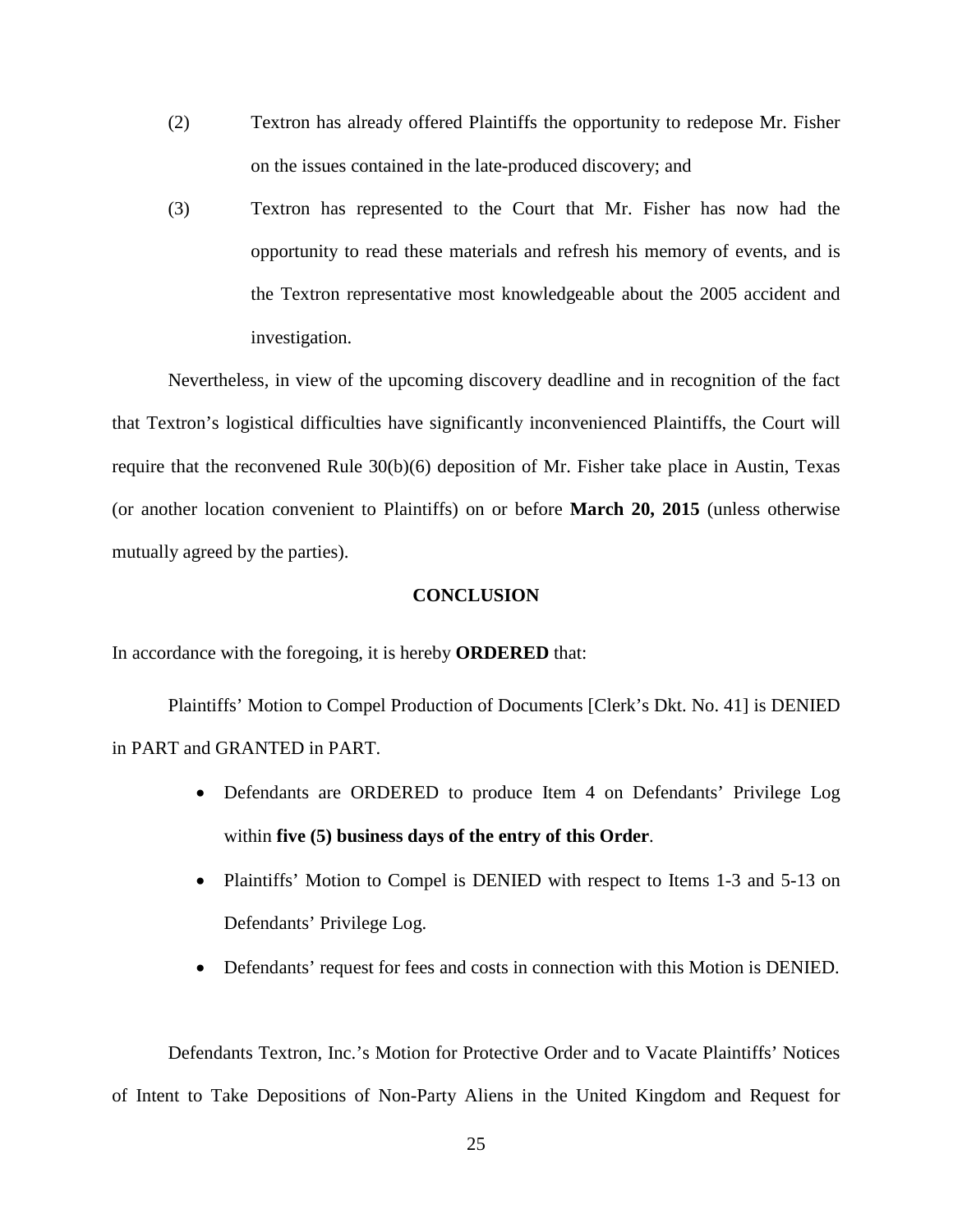Attorney's Fees and Expenses [Clerk's Dkt. No. 42] is GRANTED in PART and DENIED in PART:

- Defendants' Motion for Protective Order is GRANTED. It is ORDERED that Plaintiffs' Notices of Intent to Take the Depositions of Richard Tyrell, Rupert Price, Richard Comely, and Tim Lansdell are hereby QUASHED and VACATED.
- Defendants are ORDERED to use their best efforts to facilitate cooperative depositions of Richard Tyrell, Rupert Price, Richard Comely, and Tim Lansdell on the terms most recently offered by Textron and its subsidiary, Ransomes Jacobsen, Ltd. (RJL) (*i.e.,* depositions taken pursuant to U.K. rules, at a location convenient to the witness, with all protections that would have applied if the witnesses had been served pursuant to the Hague Convention), on or before the close of discovery on March 20, 2015.
- If Defendants cannot obtain consent from RJL, despite good faith efforts, to continue to offer cooperative depositions on these terms, the parties shall cooperate to determine an amended discovery cutoff that will reasonably accommodate the use of Hague Convention procedures to obtain the depositions of Richard Tyrell, Rupert Price, Richard Comely, and Tim Lansdell, if desired by Plaintiffs.
- Defendants' request for fees and costs in connection with this Motion is DENIED.

Plaintiffs' Alternative Motion to Compel the Designation of a Proper 30(b)(6) Representative [Clerk's Dkt. No. 49] is GRANTED.